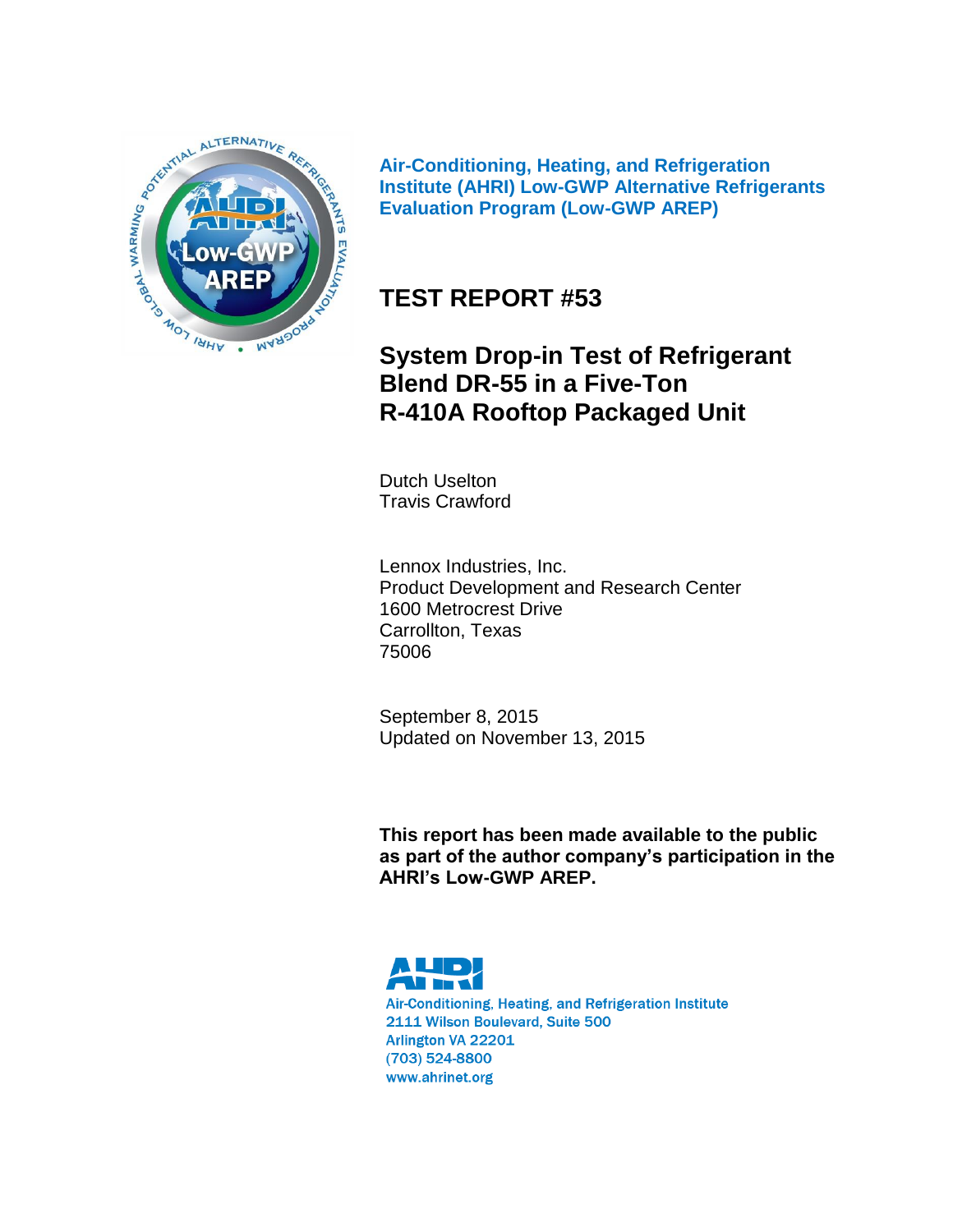List of Tested Refrigerant's Compositions (Mass%)

DR-55 R-32/R-125/R-1234yf (67/7/26)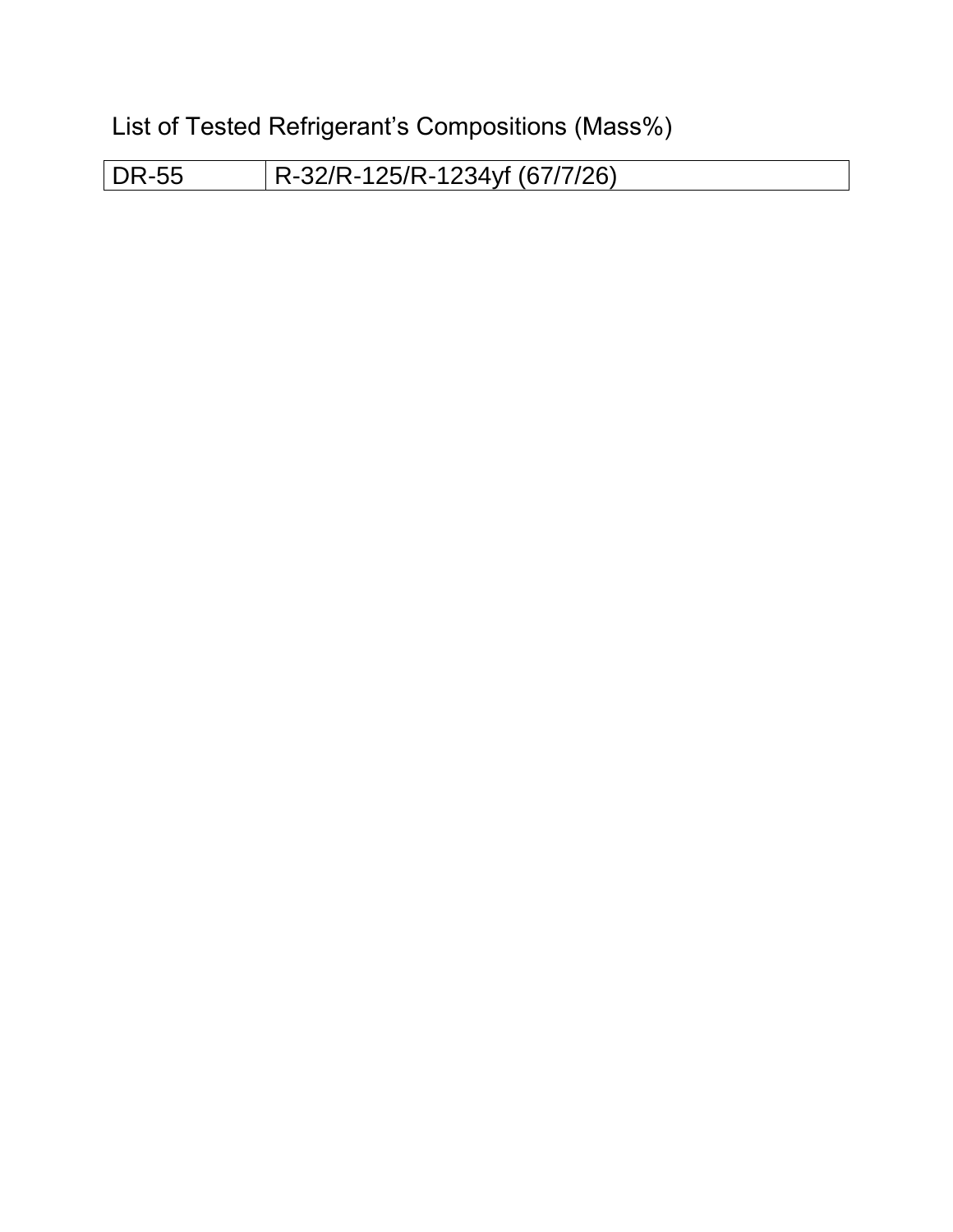### **1. Introduction:**

This document reports performance testing conducted on a 5 Ton rooftop packaged airconditioner at high outdoor ambient temperatures. It was tested with R410A, and DR-55. This testing occurred during May and August 2015 at the Lennox Product Development and Research Center in Carrollton, TX.

The motivation for this work was to investigate the suitability of lower Global Warming Potential (GWP) refrigerants for use in high ambient conditions.

A conventional R-410A rooftop unit was first tested, without modifications, at several high ambient conditions. The unit was then tested at the same test points with DR-55 at the same and several additional high ambient temperature conditions. The refrigerants have GWPs of:

 $R410A - 2088$ DR-55 - 675 (T. Leck, Chemours, 2015)

### **2. Details of Test Setup:**

#### a. Description of System

The base unit was an LGH060H4ESP built in 2007 (Lab Inventory Control # 28759). This R410A air conditioner used a scroll-type compressor with thermostatic expansion valve for refrigerant flow control. The production compressor (ZPS51K4E-PFV) used the POE oil that Emerson Climate Technologies provides with its scroll air conditioning compressors.

A refrigerant flow meter was placed in the liquid line. Pressure taps were placed at the liquid line at the condenser, on the compressor suction and discharge lines and on the liquid line at the inlet to the expansion valve. Thermocouples were placed on the outside of refrigerant piping. An adjustable stem was placed on the expansion valve to enable some superheat adjustment.

The air flow was set for nominal 1750 CFM.

The ratings for the baseline system were:

Cooling Capacity (BTUH): 60,000

EER Rating: 12.7

This system tested 107% of "A" capacity, and 104% of "A" EER.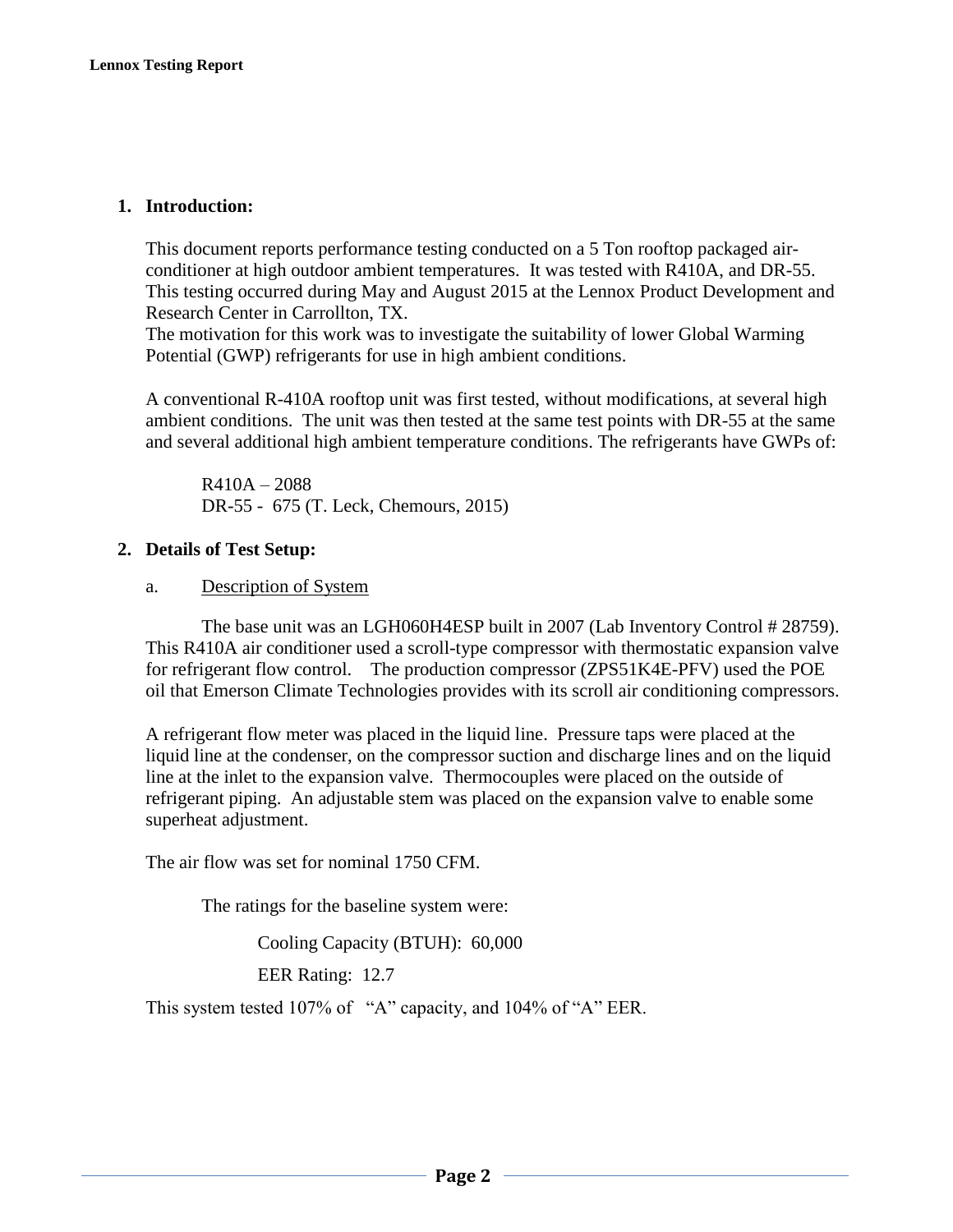### b. Description of Modifications to System

For the baseline test, the system was operated with its nameplate charge of R-410A. For alternate refrigerant testing, the adjustable stem was added to the expansion valve and our procedure was to match the superheat and subcooling measured with the baseline refrigerant at the "A" (95F outdoor temperature) test condition. The values for those "A" tests are provided below. There is a reason that the subcooling for DR-55 is not exactly equal to the baseline subcooling: addition of more charge induced pressure oscillations – the TXV was not able to control to a constant superheat. This is an example of compromises made when doing "drop-in" testing.

| Refrigerant | Superheat $(F)$ | Subcooling $(F)$ |
|-------------|-----------------|------------------|
| $R-410A$    | 14.0            | 14.2             |
| DR-55       | 14.4            | 10.4             |

### c. Description of Tests Conducted

The air conditioner was evaluated using a pair of psychrometric test chambers. The supply air outlet of the air conditioner was connected to an AMCA 210 Code Tester. The air is returned to the Indoor Room. The return air to the unit is drawn from the Indoor Room through a duct. There are dry bulb/wet bulb temperature samplers on the inlet and outlet conditioned air stream. This enables measurement of air side capacity. A Coriolis-type flow meter is used to determine refrigerant mass flow rate. With temperature and pressure sensors to establish refrigerant thermodynamic states, the refrigerant capacity can also be measured. An energy balance is determined between the two capacity measurements. The "air-side" capacity is always used for the reported capacity.

The psychrometric test facility is operated as a certified satellite facility and is under an annual calibration system traceable to NIST standards. All instruments (Test Room #7) had their calibration checked in August 2014 (R—410A) and July 2015 (DR-55). These are the principal instruments used for taking measurements:

| Critical T'couples: | Type "T" - Moore Industries, Inc. M/N TIY T2                            |
|---------------------|-------------------------------------------------------------------------|
|                     | Accuracy: $+/-0.35F$ (individually further calibrated to $+/-0.20F$ )   |
| General T"couples:  | Type "T" - OPTO22 M/N AITM2-I                                           |
|                     | Accuracy: $+/-01.38$ F (individually further calibrated to $+/-0.20$ F) |
|                     | Air Flow Pressures: Validyne M/N CD-15                                  |
|                     | Accuracy: $+/-0.25\%$ of full scale (Range: $+/-5.5$ in. H2O)           |
|                     | Refrigerant Pressures: Druck, Inc. M/N PTX610                           |
|                     | Accuracy: $+/-0.10\%$ of full scale (Range: $0.0 - 800$ psig)           |

Micro-Motion Sensor M/N CMF-025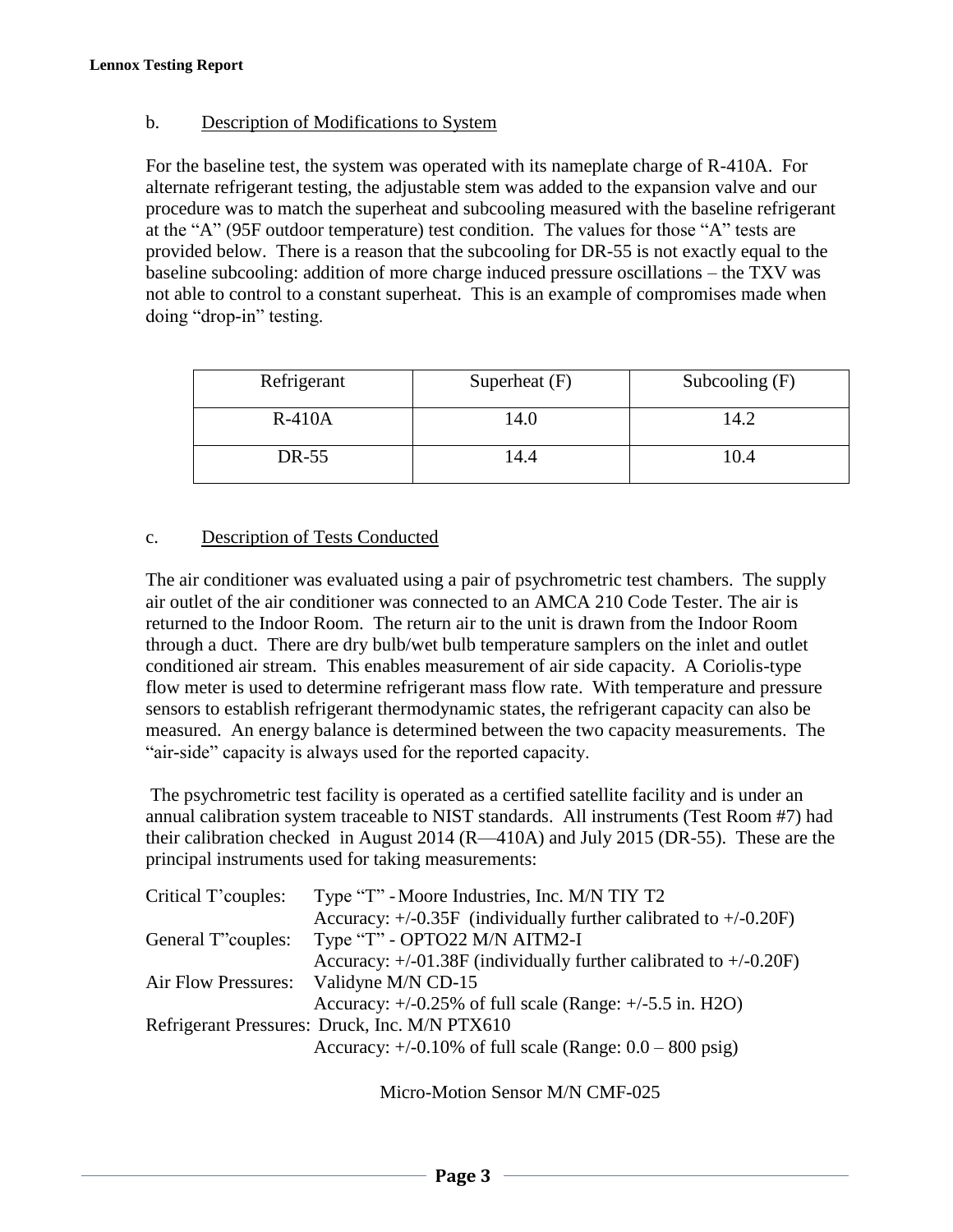| <b>Refrigerant Flow Rate:</b> | Micro-Motion Transmitter M/N RFT9739<br>Accuracy: $+/-0.10\%$ of full scale (Range: $0 -$<br>$1200$ lbs/hr) |
|-------------------------------|-------------------------------------------------------------------------------------------------------------|
| Watt-Hr Meter:                | GE 700X3G215                                                                                                |
| Watt Meter:                   | Accuracy: $+/- 2.0 %$ of reading<br>Yokogawa WT500                                                          |

Three steady-state tests were conducted with each refrigerant. The indoor temperature was 80F dry bulb / 67F wet bulb. The three outdoor temperature test points were 95F, 115F and 125F. Testing was conducted to standards AHRI 210/240 and ASHRAE 37. There are two pages in this report for data from each of the tests.

Accuracy:  $+/-0.1\%$  of reading  $+/-0.1\%$  of full scale (Range:  $0-7kW$ )

AHRI received a request that AREP II tests be extended to several other high ambient conditions:

84F / 66F Indoor – 115F Outdoor 84F / 66F Indoor – 126F Outdoor 84F / 66F Indoor – 131F Outdoor

At the time the request was received, the R-410A testing had been completed. It was possible for the DR-55 testing to be extended to include these test points.

## d. Test Facility Description

Figures 1 and 2 show, diagrammatically, the arrangement of the testing equipment and the test unit. The chassis of the rooftop unit is entirely in the outdoor room and the process air is ducted from the indoor room. An AMCA code tester is used to measure the process air volume flow rate to help determine the "air-side" cooling capacity. A refrigerant flow meter is used to measure the mass flow rate of the refrigerant. A "refrigerant-side" cooling capacity measurement is made using it. The two values of cooling capacity must agree within four percent for the test to be considered valid. Our testing at the 95 degree outdoor temperature did confirm that the test setup was good. (Note: At very high outdoor temperatures there is enough cabinet heat gain to reduce "air-side" capacity out of the 4% tolerance. We used our judgment with regard to the validity of these tests and will report "air-side" capacity as the official cooling capacity.)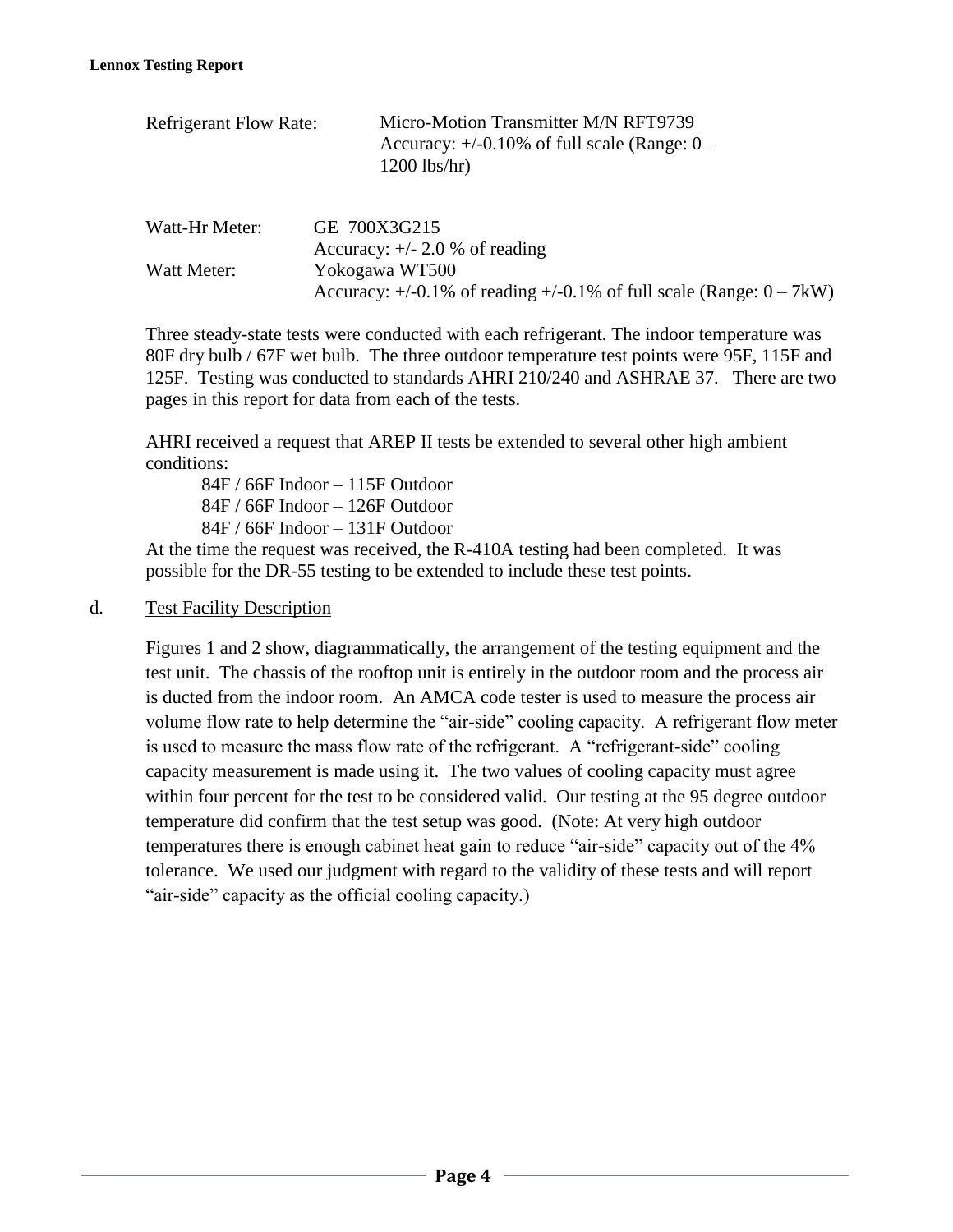

Figure 1. Diagram of Test Facility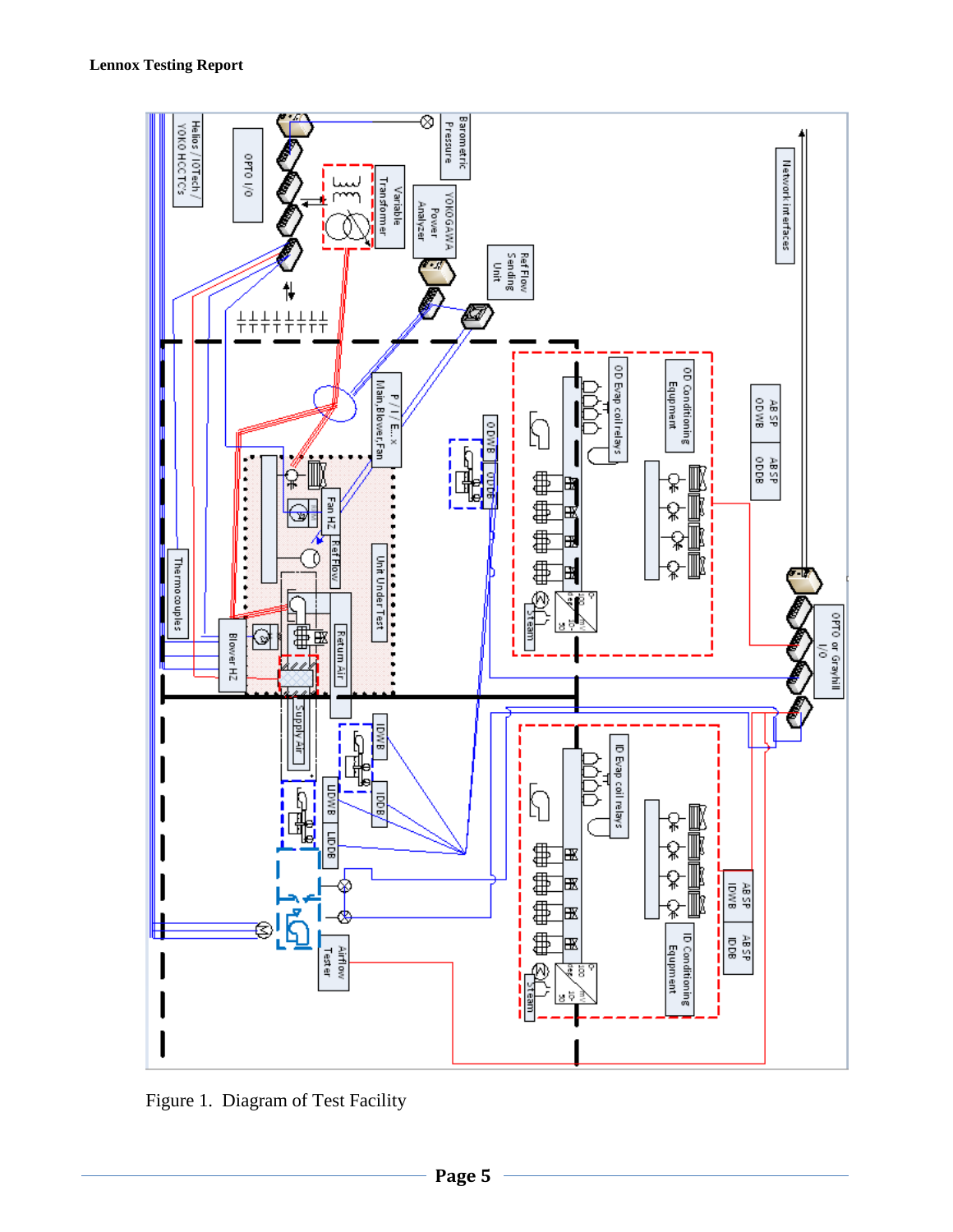

Figure 2. Schematic View of System Under Test

Legend for Instrumentation:

- a. Indoor Entering Dry Bulb Temp.
- b. Indoor Entering Wet Bulb Temp.
- c. Indoor Leaving Dry Bulb Temp.
- d. Indoor Leaving Wet Bulb Temp.
- e. Outdoor Dry Bulb Temp.
- f. Air Flow Tester Nozzle Differential Pressure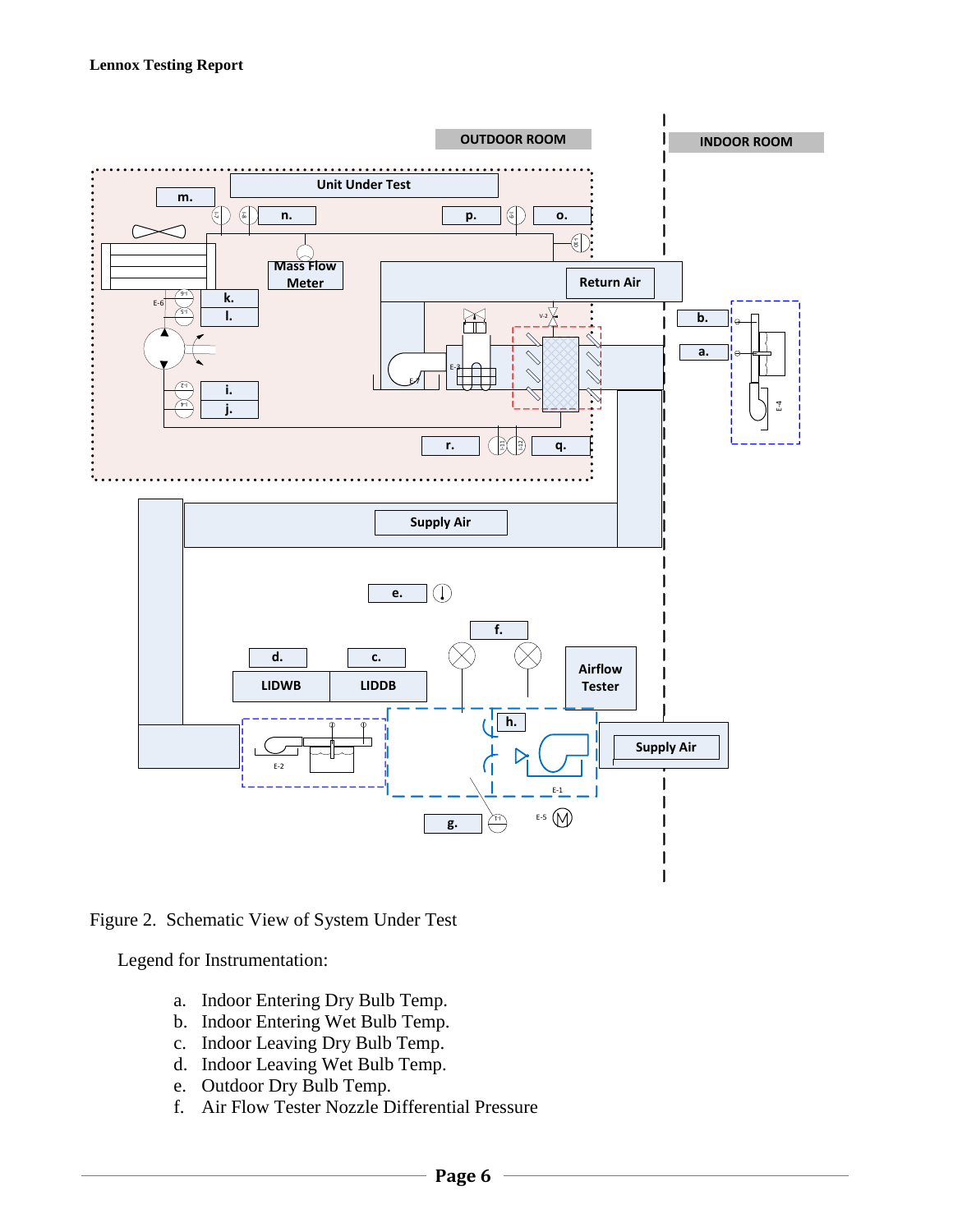- g. Temperature at Nozzle
- h. Nozzle Area
- i. Compressor Suction Temp.
- j. Compressor Suction Pressure
- k. Compressor Discharge Temp.
- l. Compressor Discharge Pressure
- m. Condenser Outlet Temp.
- n. Condenser Outlet Pressure
- o. TXV Inlet Temp.
- p. TXV Inlet Pressure
- q. Evaporator Outlet Temp.
- r. Evaporator Outlet Pressure

## **3. Results**

R-410A cooling capacity declines by 27% going from 95F ambient to 125F.



Figure 3. Base Unit Cooling Performance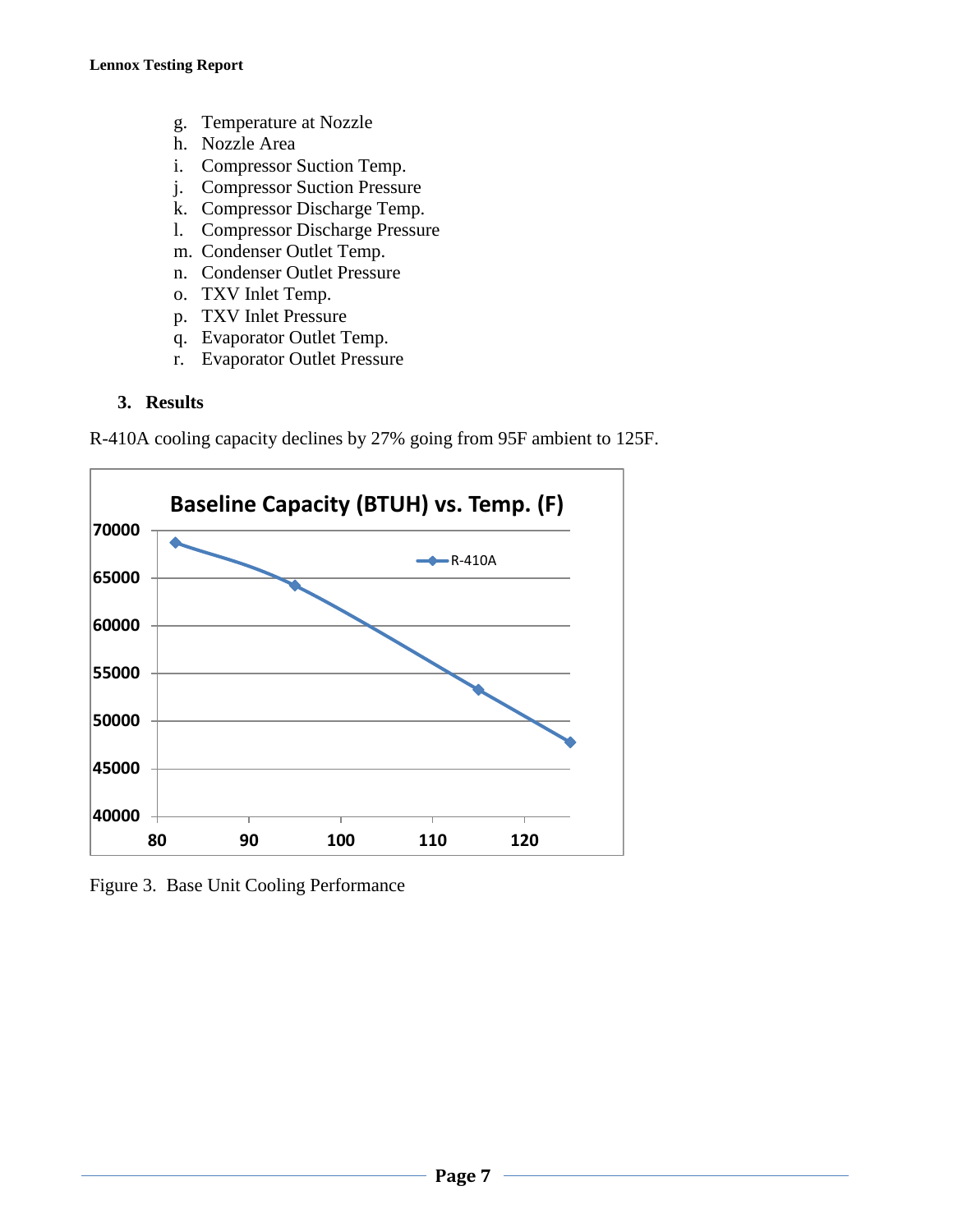The EER declines 46% from 95F to 125F.



Figure 4. Base Unit Cooling EER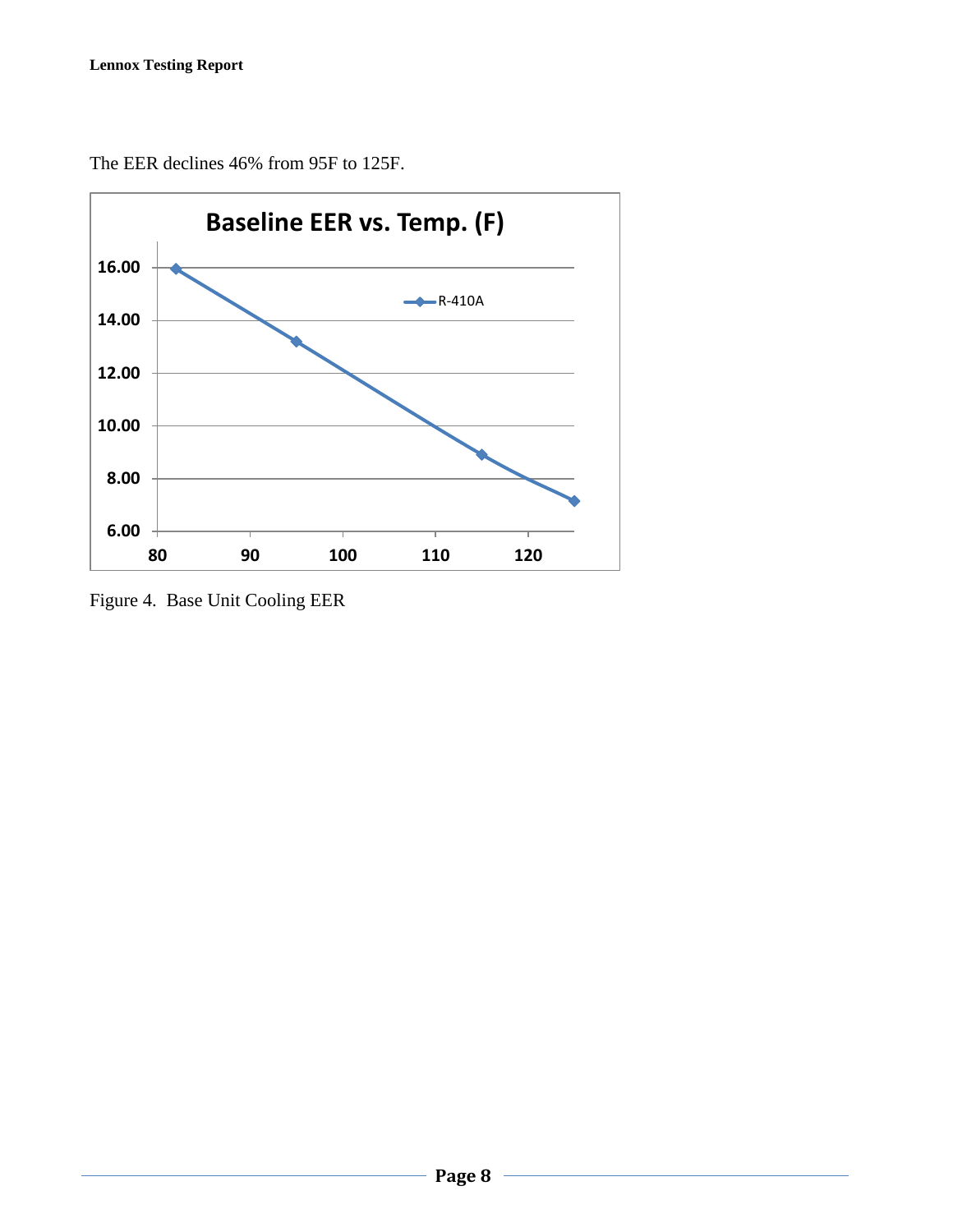

Figure 5. Comparison of Capacities (BTUH) for R-410A and DR-55 at high ambient temperatures (F)

From the above plot, it is clear that DR-55 maintains capacity better than R-410A going from the "A" test rating condition to higher outdoor ambient temperatures.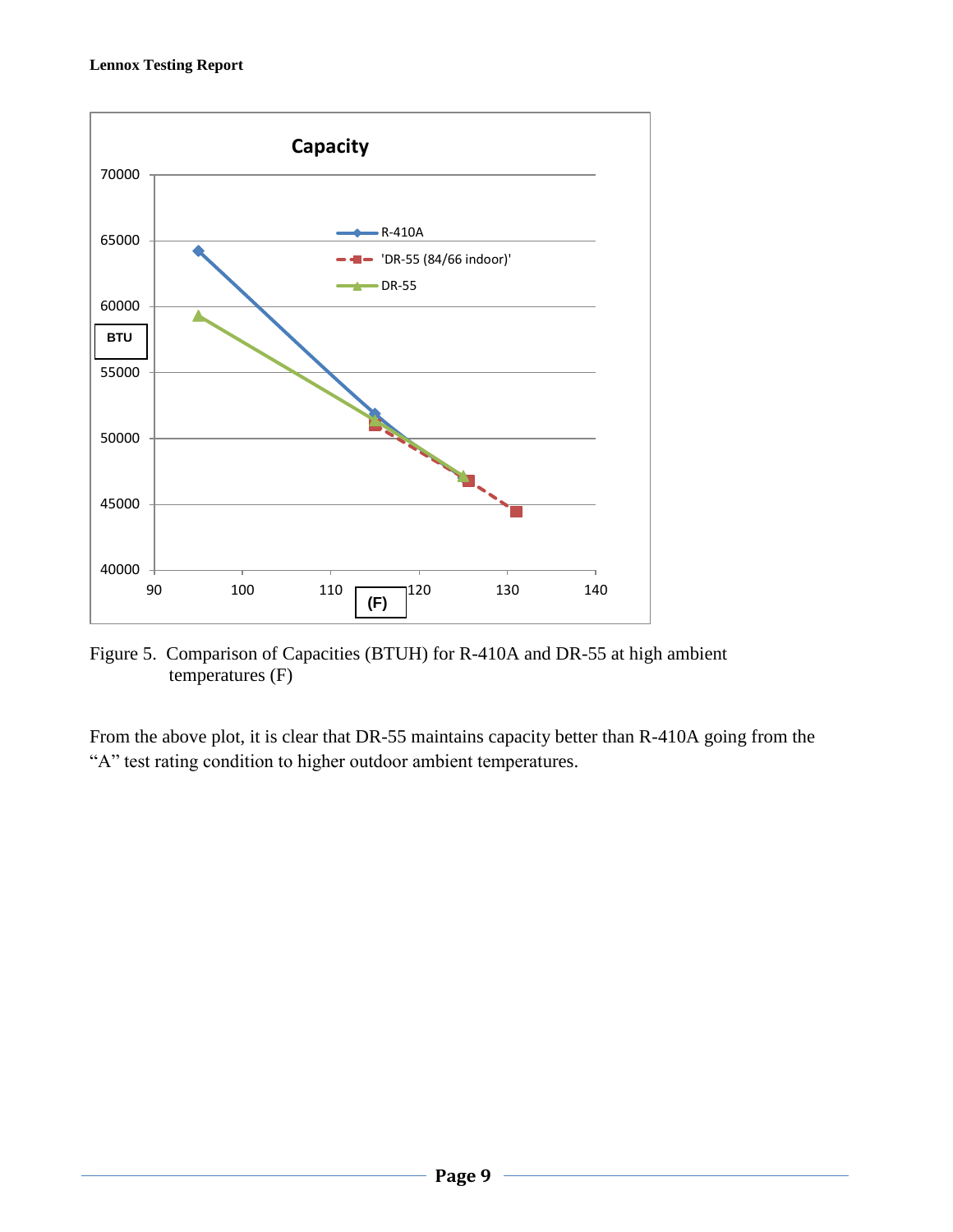



DR-55 has somewhat higher efficiency at high ambient temperatures, compared to R-410A.

An important characteristic for an air conditioner designed for high ambient operation is the compressor discharge temperature. High discharge temperatures can degrade the compressor oil that is circulating with the refrigerant. In the 125F test, the discharge temperature was 206F for R-410A and 230F for DR-55.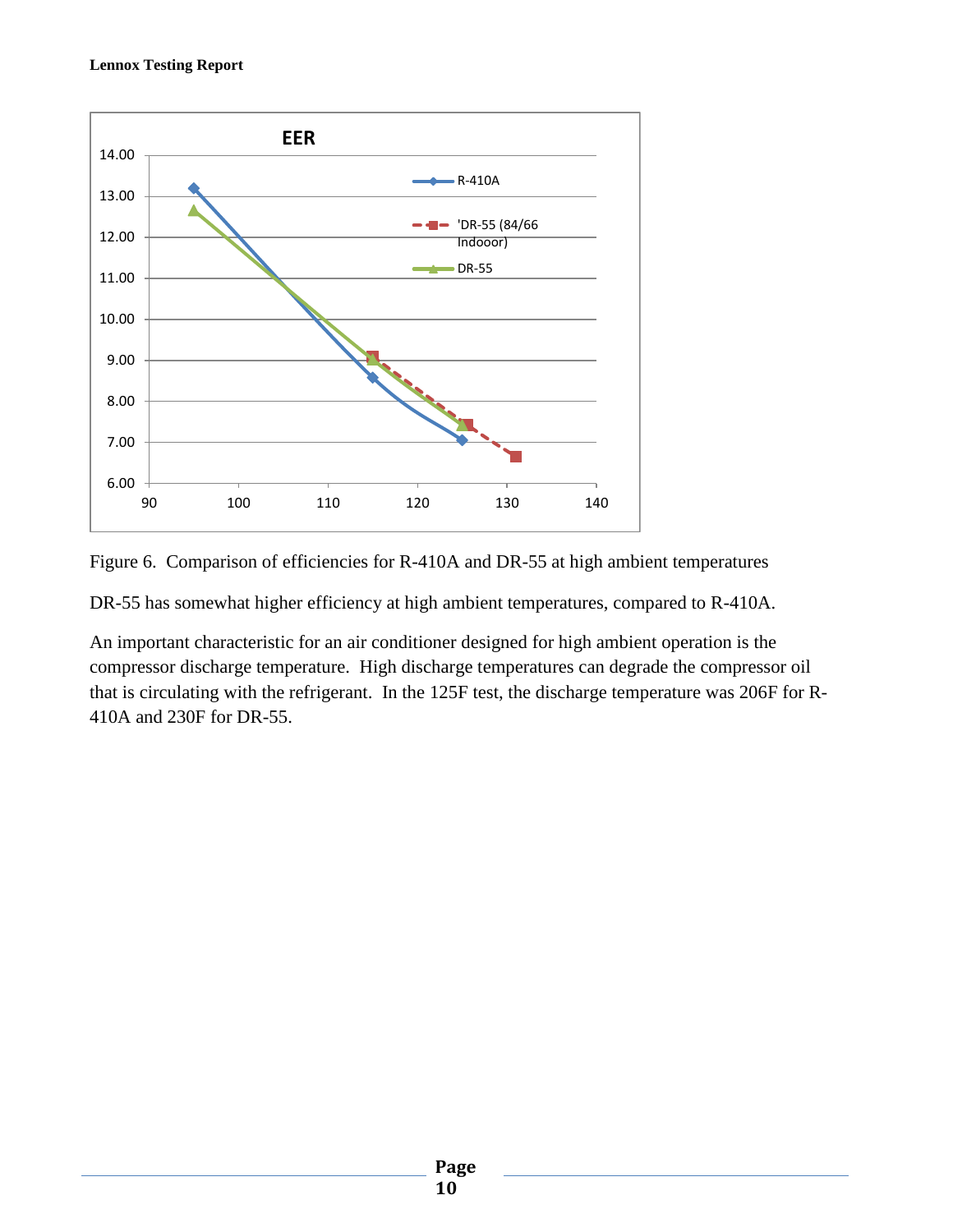# 4. Test Data

This is the "A" test data.

| Alt. Refrig.:<br>DR-55<br>Manufacturer's Notation: LGH060H4ESP<br>Manufacturer:<br>Lennox Industries Inc.<br><b>Basic Information</b><br>Alternative Refrigerant (If not proprietary,<br>composition as Charged, % wt)<br>DR-55<br>3MAF-POE<br>Alternative Lubricant Type and ISO Viscosity<br>R-410A, 3MAF-POE<br>Baseline Refrigerant and Lubricant<br>Lennox, LGH060H4ESP<br>Make and Model of System<br>5 Ton, Rooftop Air Conditioning Unit<br>Nominal Capacity and Type of System<br><b>Comparison Data</b><br><b>SI Units</b><br>Base.<br>Alt.<br>Base.<br>Alt.<br>Base.<br>Ratio<br>Mode (Heating/Cooling)<br>Cooling<br>Compressor Type<br>scroll<br>scroll<br>Compressor Displacement<br>0.229<br>0.229<br>$m^2/$ min<br>ft ^3min<br>1<br>Nominal Motor Size<br>4.5<br>4.5<br>hp<br>$\mathbf{1}$<br>Motor Speed<br>$\mathbf{1}$<br>3500<br>3500<br>rpm<br><b>Expansion Device Type</b><br><b>TXV</b><br><b>TXV</b><br>Lubricant Charge<br>1.66<br>1.66<br>56<br>$\mathbf{1}$<br>liter<br>56<br>ounce<br>6.72<br>14.82<br>Refrigerant Charge<br>6.27<br>13.825<br>0.93<br>lb<br>kg<br>Refrigerant Mass Flow Rate<br>714.4<br>873.6<br>396.18<br>0.82<br>323.98<br>kg/hr<br>lb/hr<br>Composition, at compr. inlet if applicable<br>n/a<br>$%$ wt<br>79.99<br>79.99<br>db<br>$\mathbf C$<br>F<br>26.7<br>26.7<br>Indoor<br>wb<br>19.5<br>19.4<br>$\mathsf{C}$<br>67.02<br>F<br>66.95<br>Ambient Temps.<br>db<br>35.0<br>$\mathbf C$<br>95.00<br>$\mathbf{F}$<br>35.0<br>95.00<br>Outdoor<br>wb<br>$\mathbf C$<br>F<br>n/a<br>n/a<br>n/a<br>n/a<br><b>Total Capacity</b><br>18819<br>17378<br>W<br>64230<br>59312<br>0.92<br>Btu/hr<br>Sensible Capacity<br>12889<br>W<br>43989<br>43041<br>0.98<br>12611<br>Btu/hr<br><b>Total System Power Input</b><br>4867<br>W<br>0.96<br>4687<br>4867<br>4687<br>W<br>Compressor Power Input<br>W<br>W<br>4062<br>3879<br>4062<br>3879<br>0.95<br>Energy Efficiency Ratio (EER)<br>W/W<br>13.20<br>0.96<br>12.66<br>Btuh/W<br>n/a<br>n/a<br>Coeff. Of Performance (CCOP)<br>3.87<br>3.71<br>n/a<br><b>Other System Changes</b> |  | Low-GWP AREP SYSTEM DROP-IN TEST DATA FORM |  |  | Test: | "A" |  |  |
|----------------------------------------------------------------------------------------------------------------------------------------------------------------------------------------------------------------------------------------------------------------------------------------------------------------------------------------------------------------------------------------------------------------------------------------------------------------------------------------------------------------------------------------------------------------------------------------------------------------------------------------------------------------------------------------------------------------------------------------------------------------------------------------------------------------------------------------------------------------------------------------------------------------------------------------------------------------------------------------------------------------------------------------------------------------------------------------------------------------------------------------------------------------------------------------------------------------------------------------------------------------------------------------------------------------------------------------------------------------------------------------------------------------------------------------------------------------------------------------------------------------------------------------------------------------------------------------------------------------------------------------------------------------------------------------------------------------------------------------------------------------------------------------------------------------------------------------------------------------------------------------------------------------------------------------------------------------------------------------------------------------------------------------------------------------------------|--|--------------------------------------------|--|--|-------|-----|--|--|
|                                                                                                                                                                                                                                                                                                                                                                                                                                                                                                                                                                                                                                                                                                                                                                                                                                                                                                                                                                                                                                                                                                                                                                                                                                                                                                                                                                                                                                                                                                                                                                                                                                                                                                                                                                                                                                                                                                                                                                                                                                                                            |  |                                            |  |  |       |     |  |  |
|                                                                                                                                                                                                                                                                                                                                                                                                                                                                                                                                                                                                                                                                                                                                                                                                                                                                                                                                                                                                                                                                                                                                                                                                                                                                                                                                                                                                                                                                                                                                                                                                                                                                                                                                                                                                                                                                                                                                                                                                                                                                            |  |                                            |  |  |       |     |  |  |
|                                                                                                                                                                                                                                                                                                                                                                                                                                                                                                                                                                                                                                                                                                                                                                                                                                                                                                                                                                                                                                                                                                                                                                                                                                                                                                                                                                                                                                                                                                                                                                                                                                                                                                                                                                                                                                                                                                                                                                                                                                                                            |  |                                            |  |  |       |     |  |  |
|                                                                                                                                                                                                                                                                                                                                                                                                                                                                                                                                                                                                                                                                                                                                                                                                                                                                                                                                                                                                                                                                                                                                                                                                                                                                                                                                                                                                                                                                                                                                                                                                                                                                                                                                                                                                                                                                                                                                                                                                                                                                            |  |                                            |  |  |       |     |  |  |
|                                                                                                                                                                                                                                                                                                                                                                                                                                                                                                                                                                                                                                                                                                                                                                                                                                                                                                                                                                                                                                                                                                                                                                                                                                                                                                                                                                                                                                                                                                                                                                                                                                                                                                                                                                                                                                                                                                                                                                                                                                                                            |  |                                            |  |  |       |     |  |  |
|                                                                                                                                                                                                                                                                                                                                                                                                                                                                                                                                                                                                                                                                                                                                                                                                                                                                                                                                                                                                                                                                                                                                                                                                                                                                                                                                                                                                                                                                                                                                                                                                                                                                                                                                                                                                                                                                                                                                                                                                                                                                            |  |                                            |  |  |       |     |  |  |
|                                                                                                                                                                                                                                                                                                                                                                                                                                                                                                                                                                                                                                                                                                                                                                                                                                                                                                                                                                                                                                                                                                                                                                                                                                                                                                                                                                                                                                                                                                                                                                                                                                                                                                                                                                                                                                                                                                                                                                                                                                                                            |  |                                            |  |  |       |     |  |  |
|                                                                                                                                                                                                                                                                                                                                                                                                                                                                                                                                                                                                                                                                                                                                                                                                                                                                                                                                                                                                                                                                                                                                                                                                                                                                                                                                                                                                                                                                                                                                                                                                                                                                                                                                                                                                                                                                                                                                                                                                                                                                            |  |                                            |  |  |       |     |  |  |
|                                                                                                                                                                                                                                                                                                                                                                                                                                                                                                                                                                                                                                                                                                                                                                                                                                                                                                                                                                                                                                                                                                                                                                                                                                                                                                                                                                                                                                                                                                                                                                                                                                                                                                                                                                                                                                                                                                                                                                                                                                                                            |  |                                            |  |  |       |     |  |  |
|                                                                                                                                                                                                                                                                                                                                                                                                                                                                                                                                                                                                                                                                                                                                                                                                                                                                                                                                                                                                                                                                                                                                                                                                                                                                                                                                                                                                                                                                                                                                                                                                                                                                                                                                                                                                                                                                                                                                                                                                                                                                            |  |                                            |  |  |       |     |  |  |
|                                                                                                                                                                                                                                                                                                                                                                                                                                                                                                                                                                                                                                                                                                                                                                                                                                                                                                                                                                                                                                                                                                                                                                                                                                                                                                                                                                                                                                                                                                                                                                                                                                                                                                                                                                                                                                                                                                                                                                                                                                                                            |  |                                            |  |  |       |     |  |  |
|                                                                                                                                                                                                                                                                                                                                                                                                                                                                                                                                                                                                                                                                                                                                                                                                                                                                                                                                                                                                                                                                                                                                                                                                                                                                                                                                                                                                                                                                                                                                                                                                                                                                                                                                                                                                                                                                                                                                                                                                                                                                            |  |                                            |  |  |       |     |  |  |
|                                                                                                                                                                                                                                                                                                                                                                                                                                                                                                                                                                                                                                                                                                                                                                                                                                                                                                                                                                                                                                                                                                                                                                                                                                                                                                                                                                                                                                                                                                                                                                                                                                                                                                                                                                                                                                                                                                                                                                                                                                                                            |  |                                            |  |  |       |     |  |  |
|                                                                                                                                                                                                                                                                                                                                                                                                                                                                                                                                                                                                                                                                                                                                                                                                                                                                                                                                                                                                                                                                                                                                                                                                                                                                                                                                                                                                                                                                                                                                                                                                                                                                                                                                                                                                                                                                                                                                                                                                                                                                            |  |                                            |  |  |       |     |  |  |
|                                                                                                                                                                                                                                                                                                                                                                                                                                                                                                                                                                                                                                                                                                                                                                                                                                                                                                                                                                                                                                                                                                                                                                                                                                                                                                                                                                                                                                                                                                                                                                                                                                                                                                                                                                                                                                                                                                                                                                                                                                                                            |  |                                            |  |  |       |     |  |  |
|                                                                                                                                                                                                                                                                                                                                                                                                                                                                                                                                                                                                                                                                                                                                                                                                                                                                                                                                                                                                                                                                                                                                                                                                                                                                                                                                                                                                                                                                                                                                                                                                                                                                                                                                                                                                                                                                                                                                                                                                                                                                            |  |                                            |  |  |       |     |  |  |
|                                                                                                                                                                                                                                                                                                                                                                                                                                                                                                                                                                                                                                                                                                                                                                                                                                                                                                                                                                                                                                                                                                                                                                                                                                                                                                                                                                                                                                                                                                                                                                                                                                                                                                                                                                                                                                                                                                                                                                                                                                                                            |  |                                            |  |  |       |     |  |  |
|                                                                                                                                                                                                                                                                                                                                                                                                                                                                                                                                                                                                                                                                                                                                                                                                                                                                                                                                                                                                                                                                                                                                                                                                                                                                                                                                                                                                                                                                                                                                                                                                                                                                                                                                                                                                                                                                                                                                                                                                                                                                            |  |                                            |  |  |       |     |  |  |
|                                                                                                                                                                                                                                                                                                                                                                                                                                                                                                                                                                                                                                                                                                                                                                                                                                                                                                                                                                                                                                                                                                                                                                                                                                                                                                                                                                                                                                                                                                                                                                                                                                                                                                                                                                                                                                                                                                                                                                                                                                                                            |  |                                            |  |  |       |     |  |  |
|                                                                                                                                                                                                                                                                                                                                                                                                                                                                                                                                                                                                                                                                                                                                                                                                                                                                                                                                                                                                                                                                                                                                                                                                                                                                                                                                                                                                                                                                                                                                                                                                                                                                                                                                                                                                                                                                                                                                                                                                                                                                            |  |                                            |  |  |       |     |  |  |
|                                                                                                                                                                                                                                                                                                                                                                                                                                                                                                                                                                                                                                                                                                                                                                                                                                                                                                                                                                                                                                                                                                                                                                                                                                                                                                                                                                                                                                                                                                                                                                                                                                                                                                                                                                                                                                                                                                                                                                                                                                                                            |  |                                            |  |  |       |     |  |  |
|                                                                                                                                                                                                                                                                                                                                                                                                                                                                                                                                                                                                                                                                                                                                                                                                                                                                                                                                                                                                                                                                                                                                                                                                                                                                                                                                                                                                                                                                                                                                                                                                                                                                                                                                                                                                                                                                                                                                                                                                                                                                            |  |                                            |  |  |       |     |  |  |
|                                                                                                                                                                                                                                                                                                                                                                                                                                                                                                                                                                                                                                                                                                                                                                                                                                                                                                                                                                                                                                                                                                                                                                                                                                                                                                                                                                                                                                                                                                                                                                                                                                                                                                                                                                                                                                                                                                                                                                                                                                                                            |  |                                            |  |  |       |     |  |  |
|                                                                                                                                                                                                                                                                                                                                                                                                                                                                                                                                                                                                                                                                                                                                                                                                                                                                                                                                                                                                                                                                                                                                                                                                                                                                                                                                                                                                                                                                                                                                                                                                                                                                                                                                                                                                                                                                                                                                                                                                                                                                            |  |                                            |  |  |       |     |  |  |
|                                                                                                                                                                                                                                                                                                                                                                                                                                                                                                                                                                                                                                                                                                                                                                                                                                                                                                                                                                                                                                                                                                                                                                                                                                                                                                                                                                                                                                                                                                                                                                                                                                                                                                                                                                                                                                                                                                                                                                                                                                                                            |  |                                            |  |  |       |     |  |  |
|                                                                                                                                                                                                                                                                                                                                                                                                                                                                                                                                                                                                                                                                                                                                                                                                                                                                                                                                                                                                                                                                                                                                                                                                                                                                                                                                                                                                                                                                                                                                                                                                                                                                                                                                                                                                                                                                                                                                                                                                                                                                            |  |                                            |  |  |       |     |  |  |
|                                                                                                                                                                                                                                                                                                                                                                                                                                                                                                                                                                                                                                                                                                                                                                                                                                                                                                                                                                                                                                                                                                                                                                                                                                                                                                                                                                                                                                                                                                                                                                                                                                                                                                                                                                                                                                                                                                                                                                                                                                                                            |  |                                            |  |  |       |     |  |  |
|                                                                                                                                                                                                                                                                                                                                                                                                                                                                                                                                                                                                                                                                                                                                                                                                                                                                                                                                                                                                                                                                                                                                                                                                                                                                                                                                                                                                                                                                                                                                                                                                                                                                                                                                                                                                                                                                                                                                                                                                                                                                            |  |                                            |  |  |       |     |  |  |
|                                                                                                                                                                                                                                                                                                                                                                                                                                                                                                                                                                                                                                                                                                                                                                                                                                                                                                                                                                                                                                                                                                                                                                                                                                                                                                                                                                                                                                                                                                                                                                                                                                                                                                                                                                                                                                                                                                                                                                                                                                                                            |  |                                            |  |  |       |     |  |  |
|                                                                                                                                                                                                                                                                                                                                                                                                                                                                                                                                                                                                                                                                                                                                                                                                                                                                                                                                                                                                                                                                                                                                                                                                                                                                                                                                                                                                                                                                                                                                                                                                                                                                                                                                                                                                                                                                                                                                                                                                                                                                            |  |                                            |  |  |       |     |  |  |
|                                                                                                                                                                                                                                                                                                                                                                                                                                                                                                                                                                                                                                                                                                                                                                                                                                                                                                                                                                                                                                                                                                                                                                                                                                                                                                                                                                                                                                                                                                                                                                                                                                                                                                                                                                                                                                                                                                                                                                                                                                                                            |  |                                            |  |  |       |     |  |  |
|                                                                                                                                                                                                                                                                                                                                                                                                                                                                                                                                                                                                                                                                                                                                                                                                                                                                                                                                                                                                                                                                                                                                                                                                                                                                                                                                                                                                                                                                                                                                                                                                                                                                                                                                                                                                                                                                                                                                                                                                                                                                            |  |                                            |  |  |       |     |  |  |
|                                                                                                                                                                                                                                                                                                                                                                                                                                                                                                                                                                                                                                                                                                                                                                                                                                                                                                                                                                                                                                                                                                                                                                                                                                                                                                                                                                                                                                                                                                                                                                                                                                                                                                                                                                                                                                                                                                                                                                                                                                                                            |  |                                            |  |  |       |     |  |  |
|                                                                                                                                                                                                                                                                                                                                                                                                                                                                                                                                                                                                                                                                                                                                                                                                                                                                                                                                                                                                                                                                                                                                                                                                                                                                                                                                                                                                                                                                                                                                                                                                                                                                                                                                                                                                                                                                                                                                                                                                                                                                            |  |                                            |  |  |       |     |  |  |
|                                                                                                                                                                                                                                                                                                                                                                                                                                                                                                                                                                                                                                                                                                                                                                                                                                                                                                                                                                                                                                                                                                                                                                                                                                                                                                                                                                                                                                                                                                                                                                                                                                                                                                                                                                                                                                                                                                                                                                                                                                                                            |  |                                            |  |  |       |     |  |  |
|                                                                                                                                                                                                                                                                                                                                                                                                                                                                                                                                                                                                                                                                                                                                                                                                                                                                                                                                                                                                                                                                                                                                                                                                                                                                                                                                                                                                                                                                                                                                                                                                                                                                                                                                                                                                                                                                                                                                                                                                                                                                            |  |                                            |  |  |       |     |  |  |
| Alt.<br>Ratio<br>System Data*<br>Base.                                                                                                                                                                                                                                                                                                                                                                                                                                                                                                                                                                                                                                                                                                                                                                                                                                                                                                                                                                                                                                                                                                                                                                                                                                                                                                                                                                                                                                                                                                                                                                                                                                                                                                                                                                                                                                                                                                                                                                                                                                     |  |                                            |  |  |       |     |  |  |
| Degradation Coefficient - Cd                                                                                                                                                                                                                                                                                                                                                                                                                                                                                                                                                                                                                                                                                                                                                                                                                                                                                                                                                                                                                                                                                                                                                                                                                                                                                                                                                                                                                                                                                                                                                                                                                                                                                                                                                                                                                                                                                                                                                                                                                                               |  |                                            |  |  |       |     |  |  |
| Seasonal Energy Efficiency Ratio - SEER                                                                                                                                                                                                                                                                                                                                                                                                                                                                                                                                                                                                                                                                                                                                                                                                                                                                                                                                                                                                                                                                                                                                                                                                                                                                                                                                                                                                                                                                                                                                                                                                                                                                                                                                                                                                                                                                                                                                                                                                                                    |  |                                            |  |  |       |     |  |  |
| Heating Seasonal Performance Factor - HSPF                                                                                                                                                                                                                                                                                                                                                                                                                                                                                                                                                                                                                                                                                                                                                                                                                                                                                                                                                                                                                                                                                                                                                                                                                                                                                                                                                                                                                                                                                                                                                                                                                                                                                                                                                                                                                                                                                                                                                                                                                                 |  |                                            |  |  |       |     |  |  |
| * Only Steady-State Cooling Tests Conducted                                                                                                                                                                                                                                                                                                                                                                                                                                                                                                                                                                                                                                                                                                                                                                                                                                                                                                                                                                                                                                                                                                                                                                                                                                                                                                                                                                                                                                                                                                                                                                                                                                                                                                                                                                                                                                                                                                                                                                                                                                |  |                                            |  |  |       |     |  |  |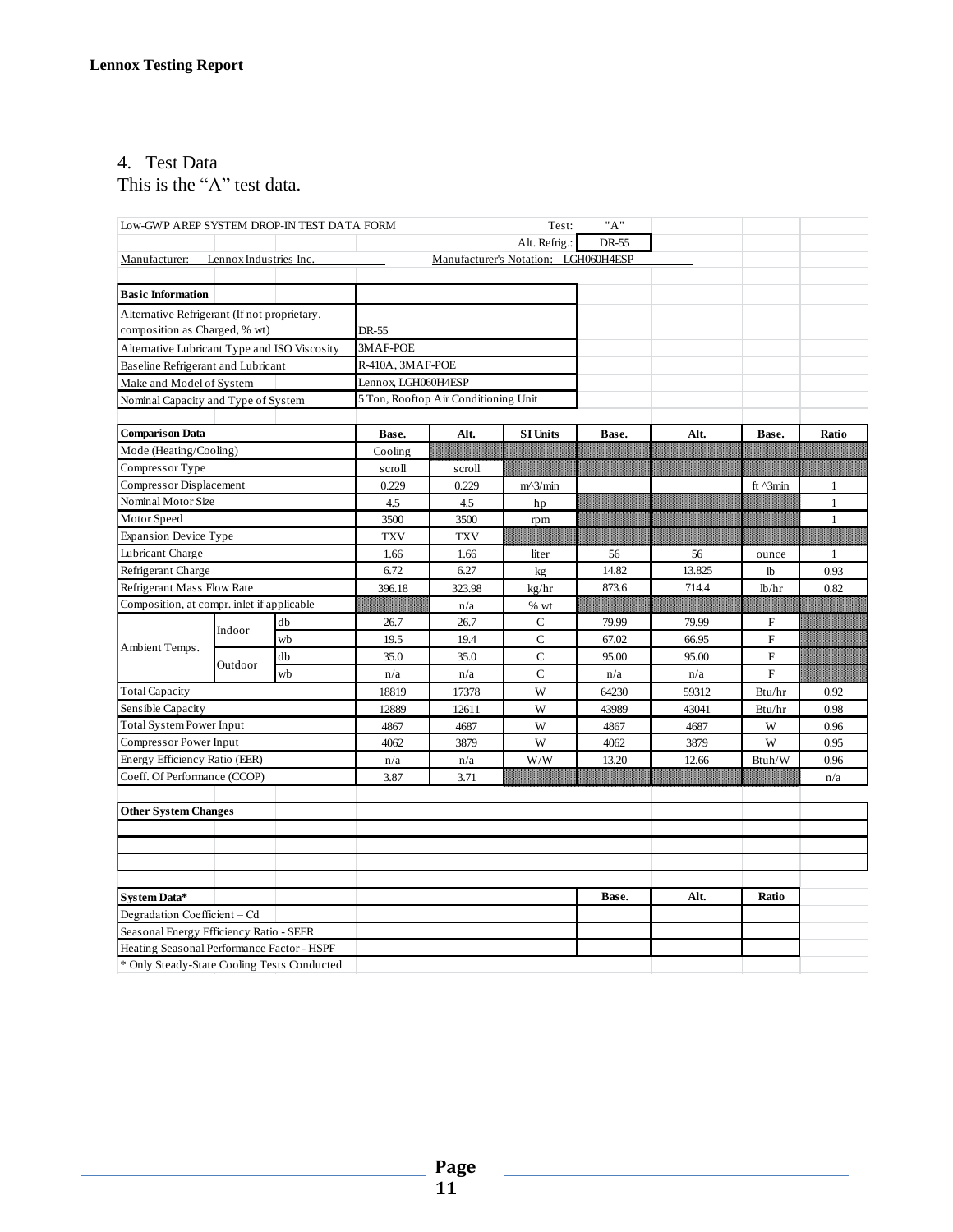| Low-GWP AREP SYSTEM DROP-IN TEST DATA FORM                                                                                       |                            |                               |                     |                        |                                     |                      |                      |                       |  |  |
|----------------------------------------------------------------------------------------------------------------------------------|----------------------------|-------------------------------|---------------------|------------------------|-------------------------------------|----------------------|----------------------|-----------------------|--|--|
|                                                                                                                                  |                            |                               |                     |                        | "A" Test                            | page 2               |                      |                       |  |  |
| Type of System: R-410A Single Package AC Unit                                                                                    |                            |                               |                     | Alternate Refrigerant: |                                     |                      |                      |                       |  |  |
| Air Side Data                                                                                                                    | Base.                      | Alt.                          | <b>SI Units</b>     | Base.                  | Alt.                                | <b>IP</b> Units      | Ratio                |                       |  |  |
| Evaporator                                                                                                                       |                            |                               |                     |                        |                                     |                      |                      |                       |  |  |
|                                                                                                                                  |                            |                               |                     |                        |                                     |                      |                      |                       |  |  |
| Heat Exchange Fluid                                                                                                              | Air                        |                               |                     |                        |                                     |                      |                      |                       |  |  |
| Flow Rate (gas)                                                                                                                  | 49.63                      | 50.73                         | $m^2/$ min          | 1753                   | 1791                                | ft $3/min$           |                      |                       |  |  |
| Flow Rate (liquid)                                                                                                               | n/a                        | n/a                           | L/min               | n/a                    | n/a                                 | gal/min              | n/a                  |                       |  |  |
| Inlet Temperature*                                                                                                               | $\ast$<br>$\ast$           | $\ast$<br>$\ast$              | C                   | $\ast$<br>$\ast$       | $\ast$<br>$\ast$                    | F                    |                      |                       |  |  |
| Outlet Temperature*                                                                                                              |                            |                               | $\mathcal{C}$       |                        |                                     | $_{\rm F}$           |                      |                       |  |  |
| Condenser                                                                                                                        |                            |                               |                     |                        |                                     |                      |                      |                       |  |  |
| Heat Exchange Fluid                                                                                                              | Air                        | Air                           |                     |                        |                                     |                      |                      |                       |  |  |
| Flow Rate (gas)<br>Flow Rate (liquid)                                                                                            | 135.9                      | 135.9                         | $m^2/$ min<br>L/min | 4800                   | 4800                                | ft $3/min$           |                      |                       |  |  |
| <b>Inlet Temperature</b>                                                                                                         | n/a<br>35.0                | n/a<br>35.0                   | $\mathbf C$         | n/a<br>95.0            | n/a<br>95.0                         | gal/min<br>F         | n/a                  |                       |  |  |
|                                                                                                                                  |                            |                               |                     |                        |                                     |                      |                      |                       |  |  |
| <b>Outlet Temperature</b>                                                                                                        |                            | (notmeasured) (notmeasured)   | $\mathbf C$         |                        | (notmeasured) (notmeasured)         | F                    |                      |                       |  |  |
| * see previous page                                                                                                              |                            |                               |                     |                        |                                     |                      |                      |                       |  |  |
| <b>Refrigerant Side Data</b><br><b>Baseline</b><br><b>Alternative</b><br><b>Baseline</b><br><b>Alternative</b><br>Temperatures & |                            |                               |                     |                        |                                     |                      |                      |                       |  |  |
| <b>Pressures</b>                                                                                                                 | T(C)                       | $P$ [kPa]                     | T(C)                | $P$ [kPa]              | TF                                  | P [psia]             | TF                   | P [psia]              |  |  |
| Compressor Suction                                                                                                               | 17.0                       | 1082                          | 18.4                | 1038                   | 63                                  | 157                  | 65                   | 151                   |  |  |
| Compressor Discharge                                                                                                             | 73.0                       | 2744                          | 76.6                | 2572                   | 163                                 | 398                  | 170                  | 373                   |  |  |
| Condenser Inlet                                                                                                                  | 73.0                       | 2744                          | 76.6                | 2572                   | 163                                 | 398                  | 170                  | 373                   |  |  |
| Condenser Outlet                                                                                                                 | 37.5                       | 2670                          | 37.4                | 2516                   | 99                                  | 387                  | 99                   | 365                   |  |  |
| <b>Expansion Device Inlet</b>                                                                                                    | 35.9                       | 2640                          | 36.9                | 2516                   | 97                                  | 383                  | 98                   | 365                   |  |  |
| Subcooling, at expan.                                                                                                            | 7.9                        |                               | 5.8                 |                        |                                     |                      |                      |                       |  |  |
| device                                                                                                                           |                            |                               |                     |                        | 14                                  |                      | 10                   |                       |  |  |
| <b>Evaporator Inlet</b>                                                                                                          | (not measured)             | (not measured) (not measured) |                     |                        | (not measured) (not measured)<br>64 | (not measured<br>158 | (not measured)<br>67 | (not measured)<br>153 |  |  |
| <b>Evaporator Outlet</b><br><b>Evaporator Superheat</b>                                                                          | 18.0<br>7.8                | 1089                          | 19.4                | 1056<br>8.0            | 14                                  |                      | 14                   |                       |  |  |
|                                                                                                                                  |                            |                               |                     |                        |                                     |                      |                      |                       |  |  |
| Data Source(s) for Refrigerant Properties                                                                                        |                            |                               |                     |                        |                                     |                      |                      |                       |  |  |
| NIST REFPROP v. 9, and Alt. Refrigerant Manufacturer                                                                             |                            |                               |                     |                        |                                     |                      |                      |                       |  |  |
|                                                                                                                                  |                            |                               |                     |                        |                                     |                      |                      |                       |  |  |
| <b>Additional Notes</b>                                                                                                          |                            |                               |                     |                        |                                     |                      |                      |                       |  |  |
|                                                                                                                                  |                            |                               |                     |                        |                                     |                      |                      |                       |  |  |
|                                                                                                                                  |                            |                               |                     |                        |                                     |                      |                      |                       |  |  |
|                                                                                                                                  |                            |                               |                     |                        |                                     |                      |                      |                       |  |  |
|                                                                                                                                  |                            |                               |                     |                        |                                     |                      |                      |                       |  |  |
|                                                                                                                                  |                            |                               |                     |                        |                                     |                      |                      |                       |  |  |
| Submitted by:                                                                                                                    | RBU Lennox Industries Inc. |                               |                     |                        |                                     |                      |                      |                       |  |  |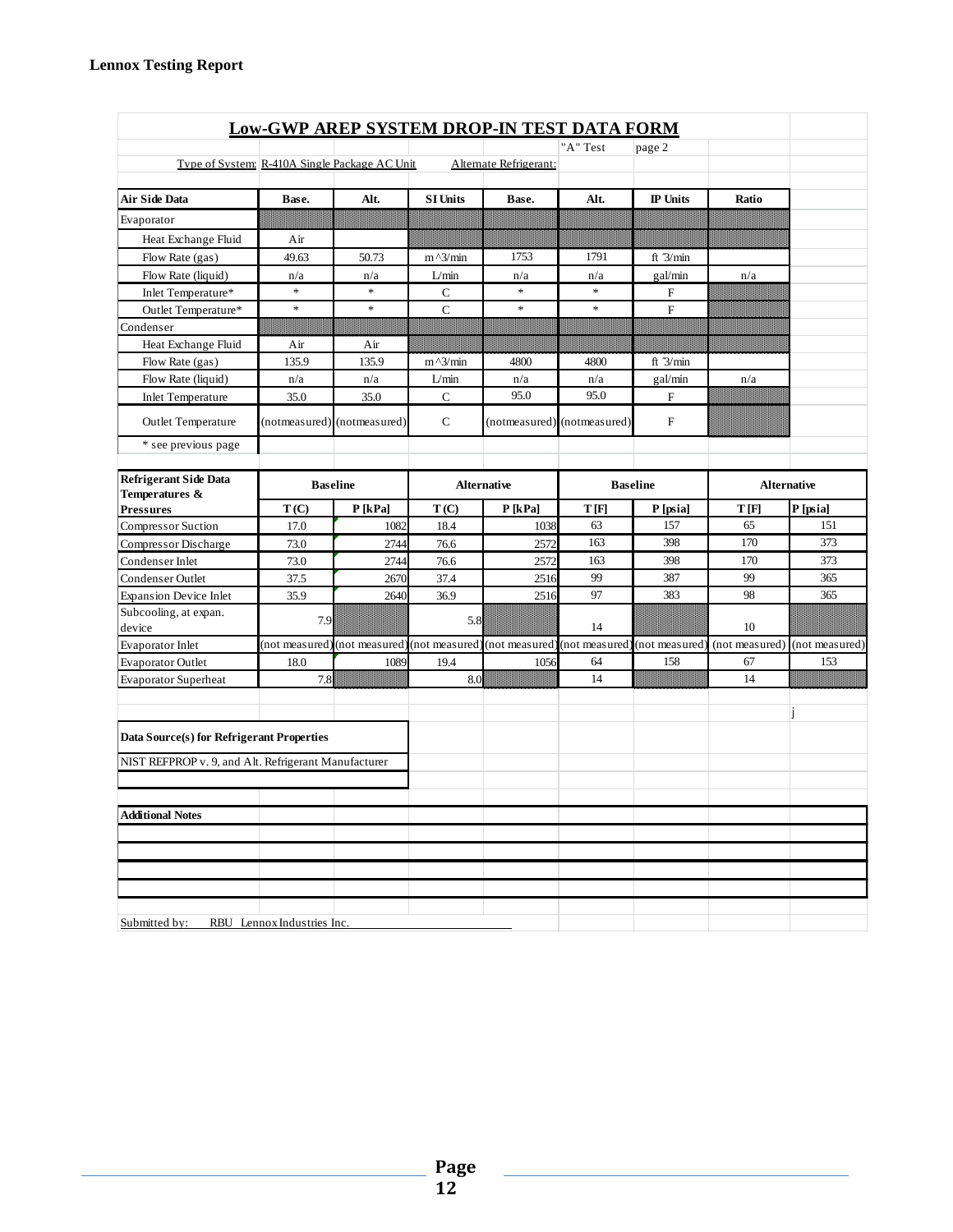# **Lennox Testing Report**

| Low-GWP AREP SYSTEM DROP-IN TEST DATA FORM   |                        |    |                     |                                      | Test:                                | "115F" |        |                           |              |
|----------------------------------------------|------------------------|----|---------------------|--------------------------------------|--------------------------------------|--------|--------|---------------------------|--------------|
|                                              |                        |    |                     |                                      | Alt. Refrig.:                        | DR-55  |        |                           |              |
| Manufacturer:                                | Lennox Industries Inc. |    |                     |                                      | Manufacturer's Notation: LGH060H4ESP |        |        |                           |              |
|                                              |                        |    |                     |                                      |                                      |        |        |                           |              |
| <b>Basic Information</b>                     |                        |    |                     |                                      |                                      |        |        |                           |              |
| Alternative Refrigerant (If not proprietary, |                        |    |                     |                                      |                                      |        |        |                           |              |
| composition as Charged, % wt)                |                        |    | DR-55               |                                      |                                      |        |        |                           |              |
| Alternative Lubricant Type and ISO Viscosity |                        |    | 3MAF-POE            |                                      |                                      |        |        |                           |              |
| Baseline Refrigerant and Lubricant           |                        |    | R-410A, 3MAF-POE    |                                      |                                      |        |        |                           |              |
| Make and Model of System                     |                        |    | Lennox, LGH060H4ESP |                                      |                                      |        |        |                           |              |
| Nominal Capacity and Type of System          |                        |    |                     | 5 Ton, Rooftop Air Conditioning Unit |                                      |        |        |                           |              |
|                                              |                        |    |                     |                                      |                                      |        |        |                           |              |
| <b>Comparison Data</b>                       |                        |    | Base.               | Alt.                                 | <b>SI Units</b>                      | Base.  | Alt.   | Base.                     | Ratio        |
| Mode (Heating/Cooling)                       |                        |    | Cooling             |                                      |                                      |        |        |                           |              |
| Compressor Type                              |                        |    | scroll              | scroll                               |                                      |        |        | 888888888888              |              |
| Compressor Displacement                      |                        |    | 0.229               | 0.229                                | $m^2/$ min                           |        |        | ft ^3min                  | 1            |
| Nominal Motor Size                           |                        |    | 4.5                 | 4.5                                  | hp                                   |        |        |                           | $\mathbf{1}$ |
| Motor Speed                                  |                        |    | 3500                | 3500                                 | rpm                                  |        |        |                           | 1            |
| <b>Expansion Device Type</b>                 |                        |    | <b>TXV</b>          | <b>TXV</b>                           |                                      |        |        |                           | mm           |
| Lubricant Charge                             |                        |    | 1.66                | 1.66                                 | liter                                | 56     | 56     | ounce                     | $\mathbf{1}$ |
| Refrigerant Charge                           |                        |    | 6.72                | 6.27                                 | kg                                   | 14.82  | 13.825 | lb                        | 0.93         |
| Refrigerant Mass Flow Rate                   |                        |    | 403.6               | 326.2                                | kg/hr                                | 890.0  | 719.2  | lb/hr                     | 0.81         |
| Composition, at compr. inlet if applicable   |                        |    |                     | n/a                                  | $%$ wt                               |        |        |                           |              |
|                                              | Indoor                 | db | 26.7                | 26.7                                 | $\mathbf C$                          | 80.02  | 79.99  | $\boldsymbol{\mathrm{F}}$ |              |
| Ambient Temps.                               |                        | wb | 19.4                | 19.4                                 | C                                    | 66.99  | 66.98  | F                         |              |
|                                              | Outdoor                | db | 46.1                | 46.1                                 | $\mathbf C$                          | 115.01 | 114.97 | F                         |              |
|                                              |                        | wb | n/a                 | n/a                                  | $\mathbf C$                          | n/a    | n/a    | F                         |              |
| <b>Total Capacity</b>                        |                        |    | 15199               | 15050                                | W                                    | 51874  | 51367  | Btu/hr                    | 0.99         |
| Sensible Capacity                            |                        |    | 12673               | 11445                                | W                                    | 43253  | 39063  | Btu/hr                    | 0.90         |
| <b>Total System Power Input</b>              |                        |    | 6047                | 5692                                 | W                                    | 6047   | 5692   | W                         | 0.94         |
| Compressor Power Input                       |                        |    | 5227                | 4871                                 | W                                    | 5227   | 4871   | W                         | 0.93         |
| Energy Efficiency Ratio (EER)                |                        |    | n/a                 | n/a                                  | W/W                                  | 8.58   | 9.02   | Btuh/W                    | 1.05         |
| Coeff. Of Performance (COP)                  |                        |    | 2.51                | 2.64                                 |                                      |        |        |                           | n/a          |
|                                              |                        |    |                     |                                      |                                      |        |        |                           |              |
| <b>Other System Changes</b>                  |                        |    |                     |                                      |                                      |        |        |                           |              |
|                                              |                        |    |                     |                                      |                                      |        |        |                           |              |
|                                              |                        |    |                     |                                      |                                      |        |        |                           |              |
|                                              |                        |    |                     |                                      |                                      |        |        |                           |              |
|                                              |                        |    |                     |                                      |                                      | Base.  | Alt.   | Ratio                     |              |
| System Data*<br>Degradation Coefficient - Cd |                        |    |                     |                                      |                                      |        |        |                           |              |
| Seasonal Energy Efficiency Ratio - SEER      |                        |    |                     |                                      |                                      |        |        |                           |              |
| Heating Seasonal Performance Factor - HSPF   |                        |    |                     |                                      |                                      |        |        |                           |              |
| * Only Steady-State Cooling Tests Conducted  |                        |    |                     |                                      |                                      |        |        |                           |              |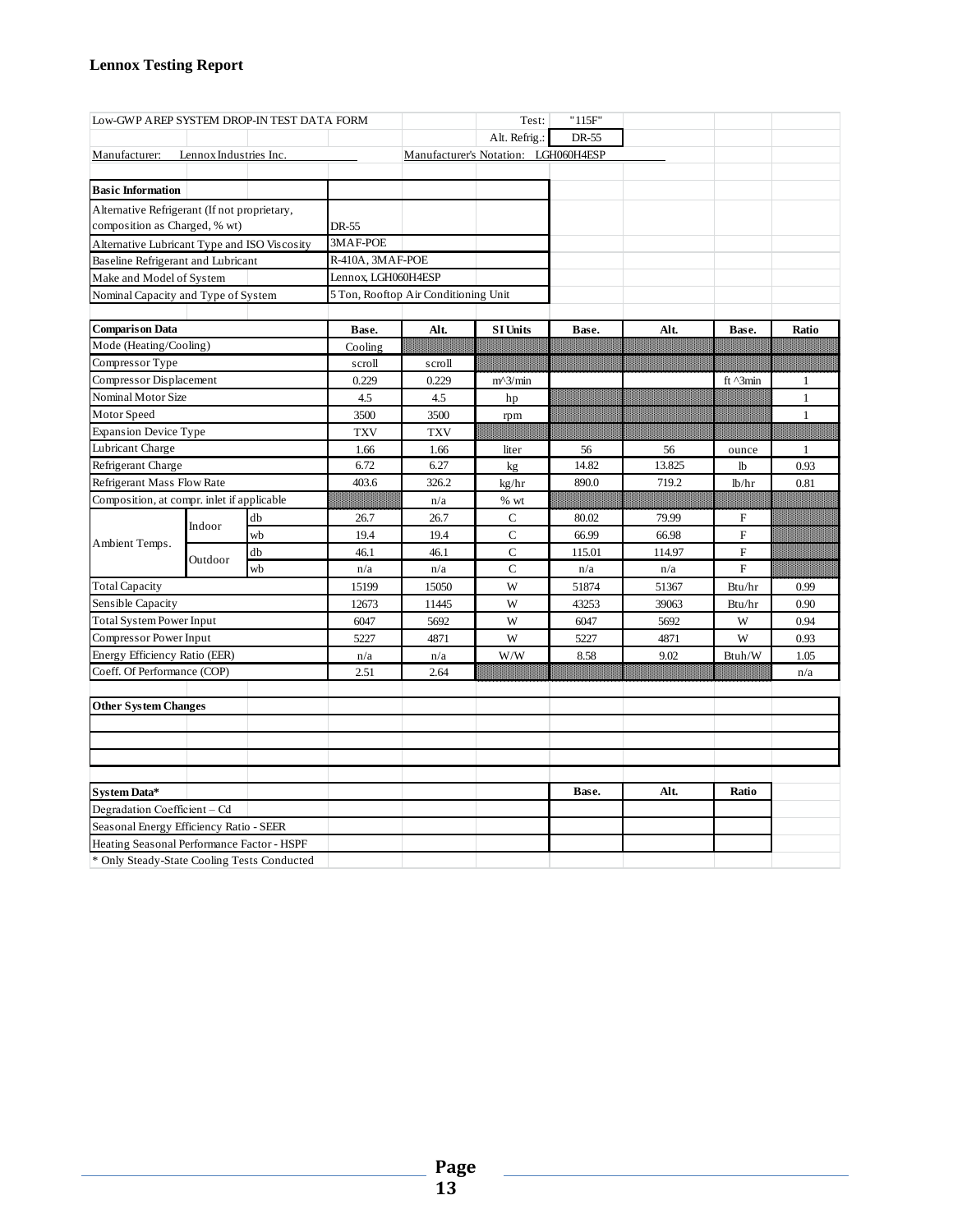| <b>Low-GWP AREP SYSTEM DROP-IN TEST DATA FORM</b>    |               |                             |                            |                        |                             |                 |                    |                |  |  |
|------------------------------------------------------|---------------|-----------------------------|----------------------------|------------------------|-----------------------------|-----------------|--------------------|----------------|--|--|
|                                                      |               |                             |                            |                        |                             |                 |                    |                |  |  |
| Type of System: R-410A Single Package AC Unit        |               |                             |                            | Alternate Refrigerant: |                             |                 | Test: 115 F        |                |  |  |
| Air Side Data                                        | Base.         | Alt.                        | <b>SI Units</b>            | Base.                  | Alt.                        | <b>IP</b> Units | page 2<br>Ratio    |                |  |  |
| Evaporator                                           |               |                             |                            |                        |                             |                 |                    |                |  |  |
|                                                      |               |                             |                            |                        |                             |                 |                    |                |  |  |
| Heat Exchange Fluid                                  | Air           |                             |                            | 1756                   | 1788                        |                 |                    |                |  |  |
| Flow Rate (gas)                                      | 49.7          | 50.6                        | $m^2/$ min                 |                        |                             | ft $3/mn$       | 1.02               |                |  |  |
| Flow Rate (liquid)                                   | n/a<br>$\ast$ | n/a<br>$\ast$               | L/min                      | n/a<br>$\ast$          | n/a<br>$\ast$               | gal/min         | n/a                |                |  |  |
| Inlet Temperature*                                   | $\ast$        | $\ast$                      | $\mathbf C$<br>$\mathbf C$ | $\ast$                 | $\ast$                      | F<br>${\bf F}$  |                    |                |  |  |
| Outlet Temperature*<br>Condenser                     |               |                             |                            |                        |                             |                 |                    |                |  |  |
| Heat Exchange Fluid                                  |               |                             |                            |                        |                             |                 |                    |                |  |  |
| Flow Rate (gas)                                      | Air<br>135.92 | Air<br>135.92               | $m^2/$ min                 | 4800                   | 4800                        | ft $3/min$      |                    |                |  |  |
| Flow Rate (liquid)                                   | n/a           | n/a                         | L/min                      | n/a                    | n/a                         | gal/min         | n/a                |                |  |  |
| <b>Inlet Temperature</b>                             | 46.1          | 46.1                        | C                          | 115                    | 115                         | F               |                    |                |  |  |
| <b>Outlet Temperature</b>                            |               | (notmeasured) (notmeasured) | $\mathsf{C}$               |                        | (notmeasured) (notmeasured) | F               |                    |                |  |  |
| * see previous page                                  |               |                             |                            |                        |                             |                 |                    |                |  |  |
| <b>Refrigerant Side Data</b><br>Temperatures &       |               | <b>Baseline</b>             |                            | Alternative            |                             | <b>Baseline</b> | <b>Alternative</b> |                |  |  |
| <b>Pressures</b>                                     | T(C)          | $P$ [kPa]                   | T(C)                       | $P$ [kPa]              | T[F]                        | P [psia]        | T[F]               | $P$ [psia]     |  |  |
| Compressor Suction                                   | 19.5          | 1131                        | 19.8                       | 1075                   | 67                          | 164             | 68                 | 156            |  |  |
| Compressor Discharge                                 | 88.6          | 3458                        | 92.1                       | 3244                   | 191                         | 501             | 198                | 470            |  |  |
| Condenser Inlet                                      | 88.6          | 3458                        | 92.1                       | 3244                   | 191                         | 501             | 198                | 470            |  |  |
| Condenser Outlet                                     | 47.8          | 3379                        | 46.1                       | 3190                   | 118                         | 490             | 115                | 463            |  |  |
| <b>Expansion Device Inlet</b>                        | 46.0          | 3379                        | 47.9                       | 3190                   | 115                         | 490             | 118                | 463            |  |  |
| Subcooling, at expan.<br>device                      | 8.0           |                             | 5.2                        |                        | 14                          |                 | 9                  |                |  |  |
| Evaporator Inlet                                     | (not measured | (not measured)              | (not measured              | (not measured)         | (not measured)              | (not measured   | (not measured)     | (not measured) |  |  |
| <b>Evaporator Outlet</b>                             | 19.9          | 1136                        | 20.5                       | 1093                   | 68                          | 165             | 69                 | 159            |  |  |
| <b>Evaporator Superheat</b>                          | 7.8           |                             | 7.9                        |                        | 15                          |                 | 14                 |                |  |  |
| Data Source(s) for Refrigerant Properties            |               |                             |                            |                        |                             |                 |                    |                |  |  |
| NIST REFPROP v. 9, and Alt. Refrigerant Manufacturer |               |                             |                            |                        |                             |                 |                    |                |  |  |
| <b>Additional Notes</b>                              |               |                             |                            |                        |                             |                 |                    |                |  |  |
|                                                      |               |                             |                            |                        |                             |                 |                    |                |  |  |
|                                                      |               |                             |                            |                        |                             |                 |                    |                |  |  |
|                                                      |               |                             |                            |                        |                             |                 |                    |                |  |  |
|                                                      |               |                             |                            |                        |                             |                 |                    |                |  |  |
| Submitted by: RBU Lennox Industries Inc.             |               |                             |                            |                        |                             |                 |                    |                |  |  |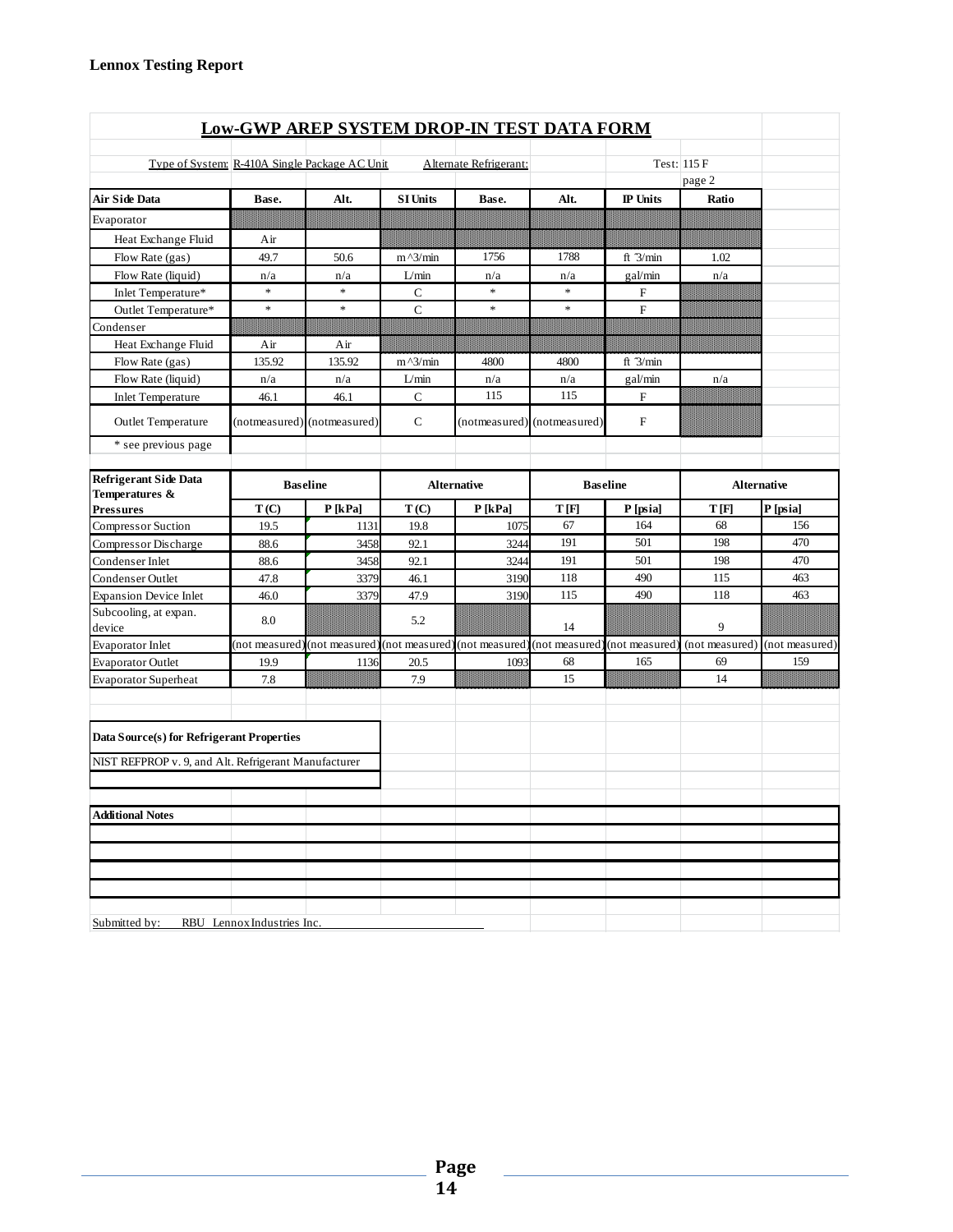| Low-GWP AREP SYSTEM DROP-IN TEST DATA FORM                                            |                        |    |                     |                                      | Test:                                | "125F" |        |              |              |
|---------------------------------------------------------------------------------------|------------------------|----|---------------------|--------------------------------------|--------------------------------------|--------|--------|--------------|--------------|
|                                                                                       |                        |    |                     |                                      | Alt. Refrig.:                        | DR-55  |        |              |              |
| Manufacturer:                                                                         | Lennox Industries Inc. |    |                     |                                      | Manufacturer's Notation: LGH060H4ESP |        |        |              |              |
|                                                                                       |                        |    |                     |                                      |                                      |        |        |              |              |
| <b>Basic Information</b>                                                              |                        |    |                     |                                      |                                      |        |        |              |              |
| Alternative Refrigerant (If not proprietary,                                          |                        |    |                     |                                      |                                      |        |        |              |              |
| composition as Charged, % wt)                                                         |                        |    | DR-55               |                                      |                                      |        |        |              |              |
| Alternative Lubricant Type and ISO Viscosity                                          |                        |    | 3MAF-POE            |                                      |                                      |        |        |              |              |
| Baseline Refrigerant and Lubricant                                                    |                        |    | R-410A, 3MAF-POE    |                                      |                                      |        |        |              |              |
| Make and Model of System                                                              |                        |    | Lennox, LGH060H4ESP |                                      |                                      |        |        |              |              |
| Nominal Capacity and Type of System                                                   |                        |    |                     | 5 Ton, Rooftop Air Conditioning Unit |                                      |        |        |              |              |
|                                                                                       |                        |    |                     |                                      |                                      |        |        |              |              |
| <b>Comparison Data</b>                                                                |                        |    | Base.               | Alt.                                 | <b>SI Units</b>                      | Base.  | Alt.   | Base.        | Ratio        |
| Mode (Heating/Cooling)                                                                |                        |    | Cooling             |                                      | ,,,,,,,,,,,,,,,,,,,,,,,,,            |        |        |              |              |
| Compressor Type                                                                       |                        |    | scroll              | scroll                               |                                      |        |        |              |              |
| Compressor Displacement                                                               |                        |    | 0.229               | 0.229                                | $m^2/$ min                           |        |        | ft ^3min     | 1            |
| Nominal Motor Size                                                                    |                        |    | 4.5                 | $4.5\,$                              | hp                                   |        |        |              | $\mathbf{1}$ |
| Motor Speed                                                                           |                        |    | 3500                | 3500                                 | rpm                                  |        |        |              | $\mathbf{1}$ |
| <b>Expansion Device Type</b>                                                          |                        |    | <b>TXV</b>          | <b>TXV</b>                           |                                      |        |        |              |              |
| Lubricant Charge                                                                      |                        |    | 1.66                | 1.66                                 | liter                                | 56     | 56     | ounce        | $\mathbf{1}$ |
| Refrigerant Charge                                                                    |                        |    | 6.72                | 6.27                                 | kg                                   | 14.82  | 13.825 | lb           | 0.93         |
| Refrigerant Mass Flow Rate                                                            |                        |    | 406.1               | 327.1                                | kg/hr                                | 895.5  | 721.3  | lb/hr        | 0.81         |
| Composition, at compr. inlet if applicable                                            |                        |    |                     | n/a                                  | $%$ wt                               |        |        | munu         |              |
|                                                                                       | Indoor                 | db | 26.7                | 26.7                                 | C                                    | 79.99  | 80.01  | F            |              |
| Ambient Temps.                                                                        |                        | wb | 19.4                | 19.4                                 | $\overline{C}$                       | 67.00  | 67.00  | $\mathbf{F}$ |              |
|                                                                                       | Outdoor                | db | 51.7                | 51.6                                 | $\mathsf{C}$                         | 125.06 | 124.95 | $_{\rm F}$   |              |
|                                                                                       |                        | wb | n/a                 | n/a                                  | $\mathsf{C}$                         | n/a    | n/a    | $\mathbf{F}$ |              |
| <b>Total Capacity</b>                                                                 |                        |    | 13773               | 13815                                | W                                    | 47008  | 47149  | Btu/hr       | 1.00         |
| Sensible Capacity                                                                     |                        |    | 12420               | 10991                                | W                                    | 42389  | 37513  | Btu/hr       | 0.88         |
| <b>Total System Power Input</b>                                                       |                        |    | 6663                | 6353                                 | W                                    | 6663   | 6353   | W            | 0.95         |
| Compressor Power Input                                                                |                        |    | 5227                | 5532                                 | W                                    | 5227   | 5532   | W            | 1.06         |
| Energy Efficiency Ratio (EER)                                                         |                        |    | n/a                 | n/a                                  | W/W                                  | 7.05   | 7.42   | Btuh/W       | 1.05         |
| Coeff. Of Performance (COP)                                                           |                        |    | 2.07                | 2.17                                 |                                      |        |        | 8888888      | n/a          |
|                                                                                       |                        |    |                     |                                      |                                      |        |        |              |              |
| <b>Other System Changes</b>                                                           |                        |    |                     |                                      |                                      |        |        |              |              |
|                                                                                       |                        |    |                     |                                      |                                      |        |        |              |              |
|                                                                                       |                        |    |                     |                                      |                                      |        |        |              |              |
|                                                                                       |                        |    |                     |                                      |                                      |        |        |              |              |
|                                                                                       |                        |    |                     |                                      |                                      |        |        |              |              |
| System Data*                                                                          |                        |    |                     |                                      |                                      | Base.  | Alt.   | Ratio        |              |
| Degradation Coefficient - Cd                                                          |                        |    |                     |                                      |                                      |        |        |              |              |
| Seasonal Energy Efficiency Ratio - SEER<br>Heating Seasonal Performance Factor - HSPF |                        |    |                     |                                      |                                      |        |        |              |              |
| * Only Steady-State Cooling Tests Conducted                                           |                        |    |                     |                                      |                                      |        |        |              |              |
|                                                                                       |                        |    |                     |                                      |                                      |        |        |              |              |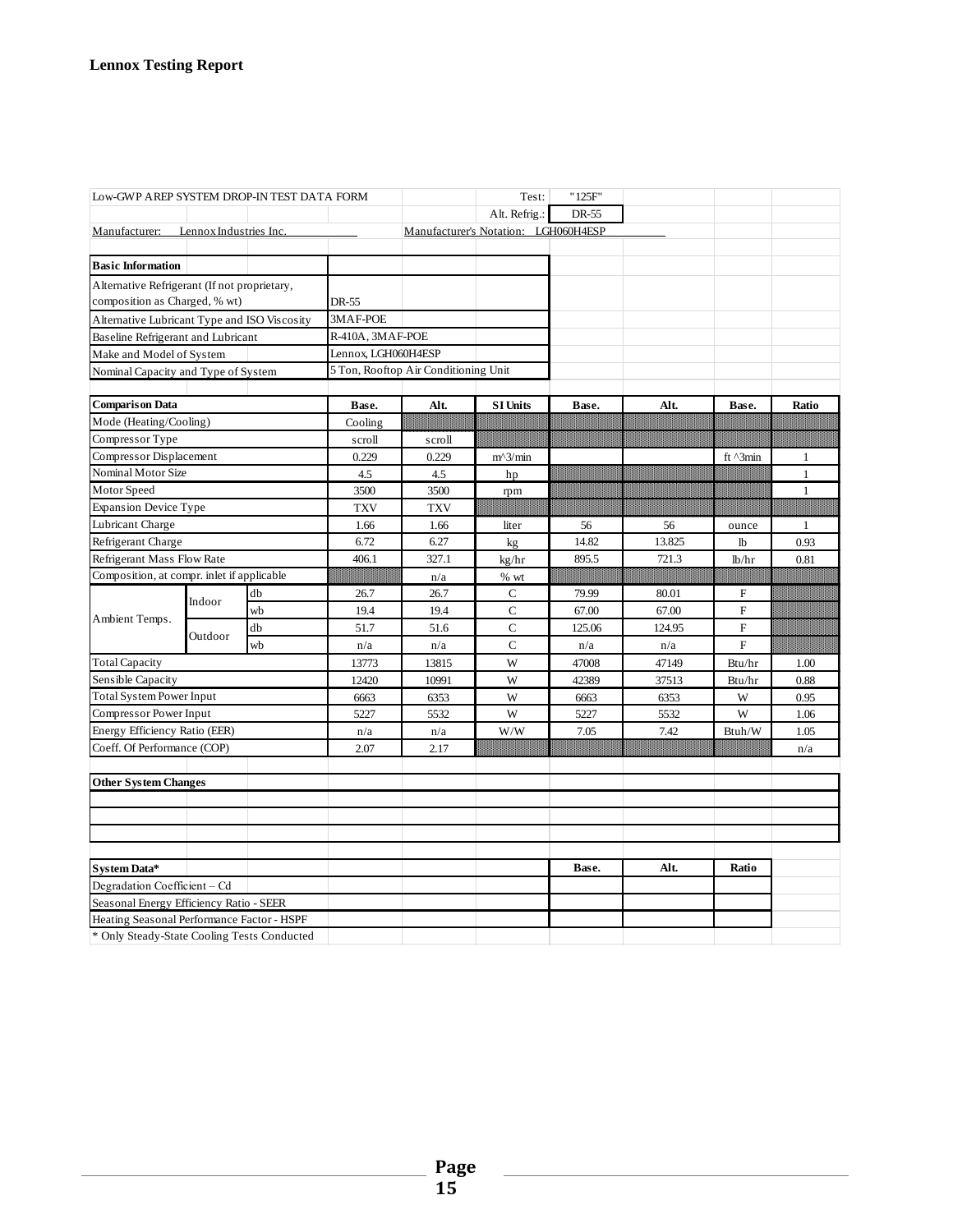| <b>Low-GWP AREP SYSTEM DROP-IN TEST DATA FORM</b>    |               |                             |                 |                              |                             |                 |                       |                    |  |  |
|------------------------------------------------------|---------------|-----------------------------|-----------------|------------------------------|-----------------------------|-----------------|-----------------------|--------------------|--|--|
|                                                      |               |                             |                 |                              |                             |                 |                       |                    |  |  |
| Type of System: R-410A Single Package AC Unit        |               |                             |                 | Alternate Refrigerant: DR-55 | Test: 125                   |                 | page 2                |                    |  |  |
| <b>Air Side Data</b>                                 | Base.         | Alt.                        | <b>SI Units</b> | Base.                        | Alt.                        | IP Units        | Ratio                 |                    |  |  |
| Evaporator                                           |               |                             |                 |                              |                             |                 |                       |                    |  |  |
| Heat Exchange Fluid                                  | Air           |                             |                 |                              |                             |                 |                       |                    |  |  |
| Flow Rate (gas)                                      | 49.8          | 50.5                        | $m^2/$ min      | 1757                         | 1785                        | ft $3/mn$       | 1.02                  |                    |  |  |
| Flow Rate (liquid)                                   | n/a           | n/a                         | L/min           | n/a                          | n/a                         | gal/min         | n/a                   |                    |  |  |
| Inlet Temperature*                                   | $\ast$        | $\ast$                      | $\mathbf C$     | $\ast$                       | $\ast$                      | F               |                       |                    |  |  |
| Outlet Temperature*                                  | $\ast$        | $\ast$                      | $\mathsf{C}$    | $\ast$                       | $\ast$                      | $\mathbf{F}$    |                       |                    |  |  |
| Condenser                                            |               |                             | MMMM            | mmm                          | <b>BROGHOLD</b>             |                 | <b>MARKET STARTED</b> |                    |  |  |
| Heat Exchange Fluid                                  | Air           | Air                         |                 |                              |                             |                 |                       |                    |  |  |
| Flow Rate (gas)                                      | 135.92        | 135.92                      | $m^2/$ min      | 4800                         | 4800                        | ft $3/min$      | 1.00                  |                    |  |  |
| Flow Rate (liquid)                                   | n/a           | n/a                         | L/min           | n/a                          | n/a                         | gal/min         | n/a                   |                    |  |  |
| <b>Inlet Temperature</b>                             | 51.7          | 51.6                        | C               | 125                          | 125                         | F               |                       |                    |  |  |
| <b>Outlet Temperature</b>                            |               | (notmeasured) (notmeasured) | $\mathbf C$     |                              | (notmeasured) (notmeasured) | F               |                       |                    |  |  |
| * see previous page                                  |               |                             |                 |                              |                             |                 |                       |                    |  |  |
| <b>Refrigerant Side Data</b><br>Temperatures &       |               | <b>Baseline</b>             |                 | <b>Alternative</b>           |                             | <b>Baseline</b> |                       | <b>Alternative</b> |  |  |
| <b>Pressures</b>                                     | T(C)          | $P$ [kPa]                   | T(C)            | $P$ [kPa]                    | T [F]                       | P [psia]        | T[F]                  | P [psia]           |  |  |
| Compressor Suction                                   | 20.4          | 1161                        | 22.2            | 1107                         | 69                          | 168             | 72                    | 161                |  |  |
| Compressor Discharge                                 | 96.6          | 3837                        | 102.3           | 3614                         | 206                         | 557             | 216                   | 524                |  |  |
| Condenser Inlet                                      | 96.6          | 3837                        | 102.3           | 3614                         | 206                         | 557             | 216                   | 524                |  |  |
| Condenser Outlet                                     | 53.6          | 3762                        | 53.4            | 3559                         | 128                         | 546             | 128                   | 516                |  |  |
| <b>Expansion Device Inlet</b>                        | 51.5          | 3762                        | 53.9            | 3559                         | 125                         | 546             | 129                   | 516                |  |  |
| Subcooling, at expan.<br>device                      | 7.3           |                             | 4.2             |                              | 13                          |                 | $\tau$                |                    |  |  |
| <b>Evaporator Inlet</b>                              | (not measured | (not measured)              | (not measured   | (not measured)               | (not measured               | (not measured)  | (not measured)        | (not measured)     |  |  |
| <b>Evaporator Outlet</b>                             | 20.2          | 1166                        | 22.7            | 1123                         | 68                          | 169             | 73                    | 163                |  |  |
| <b>Evaporator Superheat</b>                          | 7.8           |                             | 9.2             |                              | 14                          |                 | 16                    |                    |  |  |
| Data Source(s) for Refrigerant Properties            |               |                             |                 |                              |                             |                 |                       |                    |  |  |
| NIST REFPROP v. 9, and Alt. Refrigerant Manufacturer |               |                             |                 |                              |                             |                 |                       |                    |  |  |
| <b>Additional Notes</b>                              |               |                             |                 |                              |                             |                 |                       |                    |  |  |
|                                                      |               |                             |                 |                              |                             |                 |                       |                    |  |  |
|                                                      |               |                             |                 |                              |                             |                 |                       |                    |  |  |
|                                                      |               |                             |                 |                              |                             |                 |                       |                    |  |  |
|                                                      |               |                             |                 |                              |                             |                 |                       |                    |  |  |
|                                                      |               |                             |                 |                              |                             |                 |                       |                    |  |  |
| Submitted by: RBU Lennox Industries Inc.             |               |                             |                 |                              |                             |                 |                       |                    |  |  |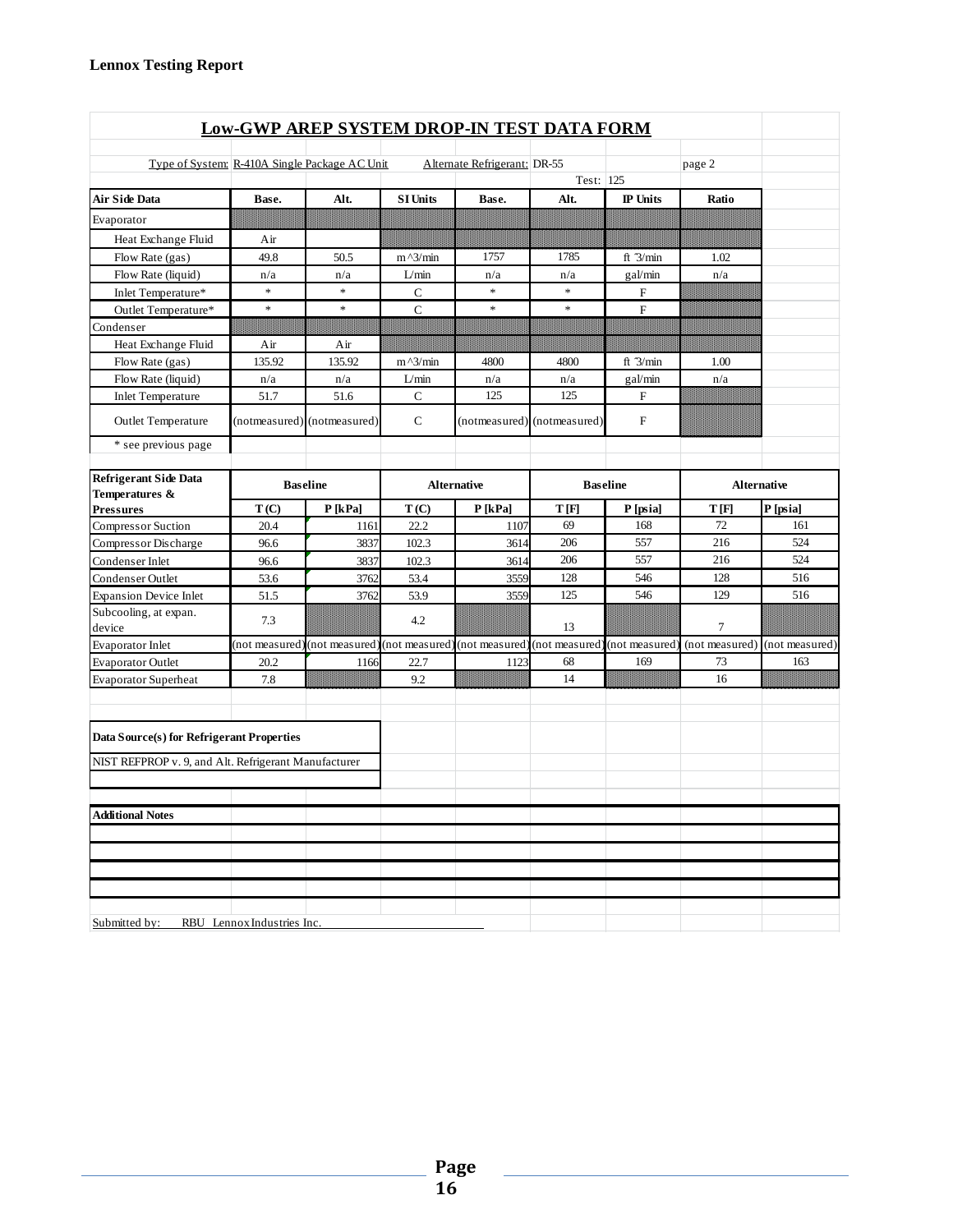These are the tests run with 84F / 66F indoor conditions and 115F, 126F and 131F outdoor temperatures. Only DR-55 was tested at these conditions in the drop-in testing program.

|                                              | Low-GWP AREP SYSTEM DROP-IN TEST DATA FORM |    |                     |                                      | Test:                                | "115F" | 84F / 66F Indoor |                |       |
|----------------------------------------------|--------------------------------------------|----|---------------------|--------------------------------------|--------------------------------------|--------|------------------|----------------|-------|
|                                              |                                            |    |                     |                                      | Alt. Refrig.:                        | DR-55  |                  |                |       |
| Manufacturer:                                | Lennox Industries Inc.                     |    |                     |                                      | Manufacturer's Notation: LGH060H4ESP |        |                  |                |       |
|                                              |                                            |    |                     |                                      |                                      |        |                  |                |       |
| <b>Basic Information</b>                     |                                            |    |                     |                                      |                                      |        |                  |                |       |
| Alternative Refrigerant (If not proprietary, |                                            |    |                     |                                      |                                      |        |                  |                |       |
| composition as Charged, % wt)                |                                            |    | DR-55               |                                      |                                      |        |                  |                |       |
| Alternative Lubricant Type and ISO Viscosity |                                            |    | 3MAF-POE            |                                      |                                      |        |                  |                |       |
| Baseline Refrigerant and Lubricant           |                                            |    | N/A                 |                                      |                                      |        |                  |                |       |
| Make and Model of System                     |                                            |    | Lennox, LGH060H4ESP |                                      |                                      |        |                  |                |       |
| Nominal Capacity and Type of System          |                                            |    |                     | 5 Ton, Rooftop Air Conditioning Unit |                                      |        |                  |                |       |
|                                              |                                            |    |                     |                                      |                                      |        |                  |                |       |
| <b>Comparison Data</b>                       |                                            |    | Base.               | Alt.                                 | <b>SI Units</b>                      | Base.  | Alt.             | IP Unit        | Ratio |
| Mode (Heating/Cooling)                       |                                            |    | Cooling             |                                      |                                      |        |                  |                |       |
| Compressor Type                              |                                            |    |                     | scroll                               |                                      |        |                  |                |       |
| Compressor Displacement                      |                                            |    |                     | 0.229                                | $m^2/$ min                           |        |                  | ft ^3min       |       |
| Nominal Motor Size                           |                                            |    |                     | 4.5                                  | hp                                   |        |                  |                |       |
| Motor Speed                                  |                                            |    |                     | 3500                                 | rpm                                  |        |                  |                |       |
| <b>Expansion Device Type</b>                 |                                            |    |                     | <b>TXV</b>                           |                                      |        |                  |                |       |
| Lubricant Charge                             |                                            |    |                     | 1.66                                 | liter                                |        | 56               | ounce          |       |
| Refrigerant Charge                           |                                            |    |                     | 6.27                                 | kg                                   |        | 13.825           | 1 <sub>b</sub> |       |
| Refrigerant Mass Flow Rate                   |                                            |    |                     | 318.7                                | kg/hr                                |        | 702.7            | lb/hr          |       |
| Composition, at compr. inlet if applicable   |                                            |    |                     | n/a                                  | $%$ wt                               |        |                  | BUHUH          |       |
|                                              | Indoor                                     | db |                     | 28.9                                 | $\mathcal{C}$                        |        | 84.01            | F              |       |
| Ambient Temps.                               |                                            | wb |                     | 18.9                                 | $\mathbf C$                          |        | 66.02            | $\mathbf{F}$   |       |
|                                              | Outdoor                                    | db |                     | 46.1                                 | $\mathbf C$                          |        | 115.03           | $\mathbf{F}$   |       |
|                                              |                                            | wb |                     | n/a                                  | $\mathbf C$                          |        | n/a              | $\mathbf{F}$   |       |
| <b>Total Capacity</b>                        |                                            |    |                     | 14948                                | W                                    |        | 51018            | Btu/hr         |       |
| Sensible Capacity                            |                                            |    |                     | 13791                                | W                                    |        | 47067            | Btu/hr         |       |
| <b>Total System Power Input</b>              |                                            |    |                     | 5656                                 | W                                    |        | 5656             | W              |       |
| Compressor Power Input                       |                                            |    |                     | 4837                                 | W                                    |        | 4837             | W              |       |
| Energy Efficiency Ratio (EER)                |                                            |    |                     | n/a                                  | W/W                                  |        | 9.02             | Btuh/W         |       |
| Coeff. Of Performance (COP)                  |                                            |    |                     | 2.64                                 |                                      |        |                  |                | n/a   |
|                                              |                                            |    |                     |                                      |                                      |        |                  |                |       |
| <b>Other System Changes</b>                  |                                            |    |                     |                                      |                                      |        |                  |                |       |
|                                              |                                            |    |                     |                                      |                                      |        |                  |                |       |
|                                              |                                            |    |                     |                                      |                                      |        |                  |                |       |
|                                              |                                            |    |                     |                                      |                                      |        |                  |                |       |
| System Data*                                 |                                            |    |                     |                                      |                                      | Base.  | Alt.             | Ratio          |       |
| Degradation Coefficient - Cd                 |                                            |    |                     |                                      |                                      |        |                  |                |       |
| Seasonal Energy Efficiency Ratio - SEER      |                                            |    |                     |                                      |                                      |        |                  |                |       |
| Heating Seasonal Performance Factor - HSPF   |                                            |    |                     |                                      |                                      |        |                  |                |       |
| * Only Steady-State Cooling Tests Conducted  |                                            |    |                     |                                      |                                      |        |                  |                |       |
|                                              |                                            |    |                     |                                      |                                      |        |                  |                |       |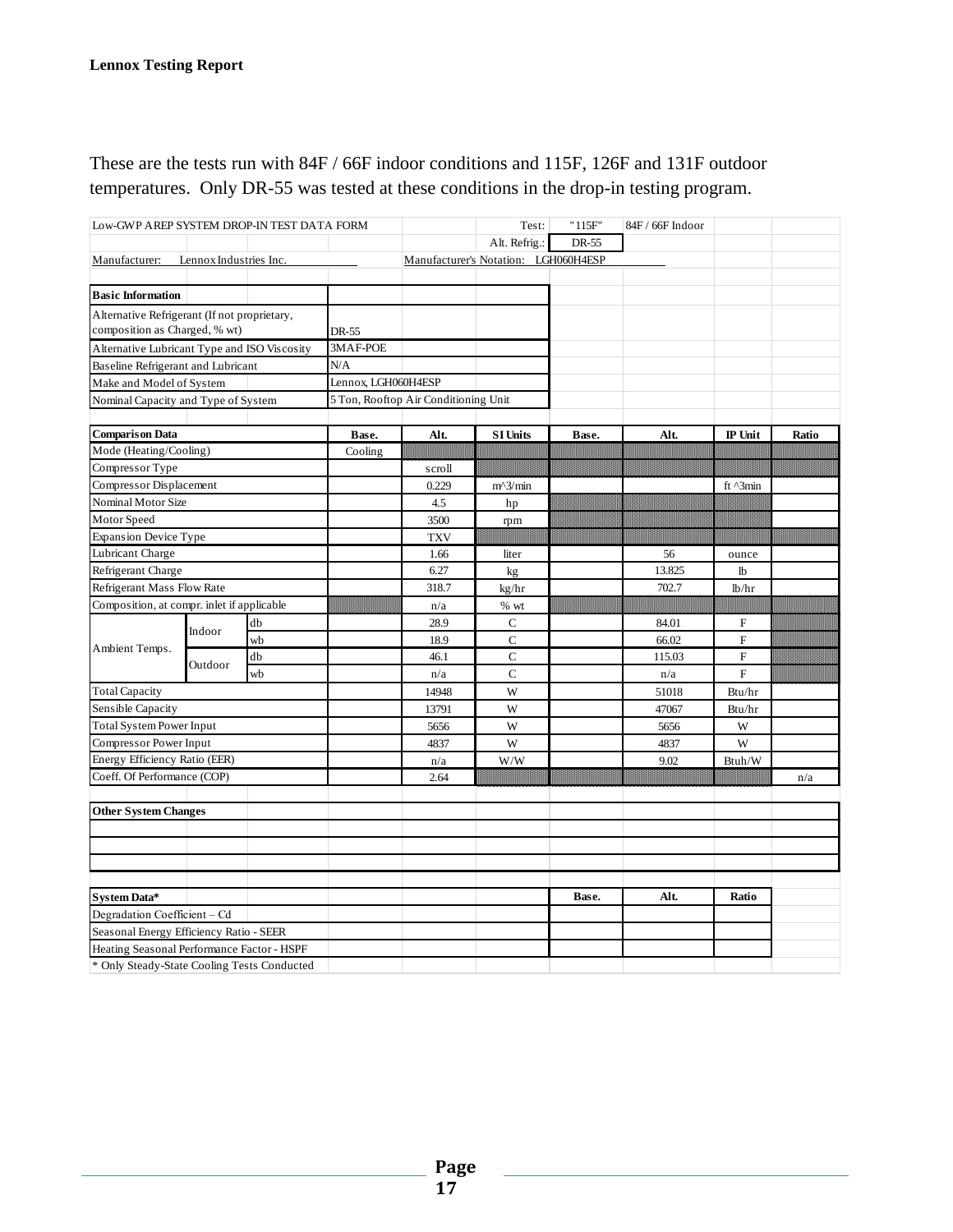| <b>Low-GWP AREP SYSTEM DROP-IN TEST DATA FORM</b> |                            |                             |                            |                              |                             |                           |                    |                |  |  |
|---------------------------------------------------|----------------------------|-----------------------------|----------------------------|------------------------------|-----------------------------|---------------------------|--------------------|----------------|--|--|
|                                                   |                            |                             |                            |                              |                             |                           |                    |                |  |  |
| Type of System: R-410A Single Package AC Unit     |                            |                             |                            | Alternate Refrigerant: DR-55 | test:                       | page 2<br>$115F -$        | 84F/66F Indoor     |                |  |  |
| <b>Air Side Data</b>                              | Base.                      | Alt.                        | <b>SI Units</b>            | Base.                        | Alt.                        | IP Units                  | Ratio              |                |  |  |
|                                                   |                            |                             |                            |                              |                             |                           |                    |                |  |  |
| Evaporator                                        |                            |                             |                            |                              |                             |                           |                    |                |  |  |
| Heat Exchange Fluid                               | Air                        |                             |                            |                              |                             |                           |                    |                |  |  |
| Flow Rate (gas)                                   |                            | 50.7                        | $m^2/$ min                 |                              | 1792                        | ft $3/min$                |                    |                |  |  |
| Flow Rate (liquid)                                | $\ast$                     | n/a                         | L/min                      |                              | n/a<br>$\ast$               | gal/min                   | n/a                |                |  |  |
| Inlet Temperature*                                | $\ast$                     | $\ast$<br>$\ast$            | $\mathbf C$                | $\ast$<br>$\ast$             | $\ast$                      | F                         |                    |                |  |  |
| Outlet Temperature*                               |                            |                             | $\mathsf{C}$<br>a a a anns |                              | e e provincia               | $\boldsymbol{\mathrm{F}}$ | a a gabharta an t- |                |  |  |
| Condenser<br>Heat Exchange Fluid                  |                            |                             |                            |                              |                             |                           |                    |                |  |  |
|                                                   |                            | Air<br>135.92               |                            |                              |                             | ft 3/min                  |                    |                |  |  |
| Flow Rate (gas)<br>Flow Rate (liquid)             |                            | n/a                         | $m^2/$ min<br>L/min        |                              | 4800<br>n/a                 | gal/min                   | n/a                |                |  |  |
| <b>Inlet Temperature</b>                          |                            | 46.1                        | $\mathbf C$                |                              | 115                         | F                         |                    |                |  |  |
| <b>Outlet Temperature</b>                         |                            | (notmeasured) (notmeasured) | $\mathsf{C}$               |                              | (notmeasured) (notmeasured) | $\boldsymbol{\mathrm{F}}$ |                    |                |  |  |
| * see previous page                               |                            |                             |                            |                              |                             |                           |                    |                |  |  |
| <b>Refrigerant Side Data</b>                      |                            | <b>Baseline</b>             |                            | <b>Alternative</b>           |                             | <b>Baseline</b>           | <b>Alternative</b> |                |  |  |
| Temperatures &<br><b>Pressures</b>                | T(C)                       | $P$ [kPa]                   | T(C)                       | $P$ [kPa]                    | TF                          | P [psia]                  | TF                 | $P$ [psia]     |  |  |
| Compressor Suction                                |                            |                             | 20.5                       | 1058                         |                             |                           | 69                 | 153            |  |  |
| Compressor Discharge                              |                            |                             | 93.0                       | 3234                         |                             |                           | 199                | 469            |  |  |
| Condenser Inlet                                   |                            |                             | 93.0                       | 3234                         |                             |                           | 199                | 469            |  |  |
| Condenser Outlet                                  |                            |                             | 46.7                       | 3181                         |                             |                           | 116                | 461            |  |  |
| <b>Expansion Device Inlet</b>                     |                            |                             | 47.6                       | 3181                         |                             |                           | 118                | 461            |  |  |
| Subcooling, at expan.<br>device                   |                            |                             | 5.4                        |                              |                             |                           | 10                 |                |  |  |
| Evaporator Inlet                                  | (not measured              | (not measured               | (not measured              | (not measured                | (not measured               | (not measured             | (not measured)     | (not measured) |  |  |
| <b>Evaporator Outlet</b>                          |                            |                             | 20.5                       | 1072                         |                             |                           | 69                 | 156            |  |  |
| <b>Evaporator Superheat</b>                       |                            |                             | 8.5                        |                              |                             |                           | 15                 |                |  |  |
|                                                   |                            |                             |                            |                              |                             |                           |                    |                |  |  |
| Data Source(s) for Refrigerant Properties         |                            |                             |                            |                              |                             |                           |                    |                |  |  |
| Alt. Refrigerant Manufacturer                     |                            |                             |                            |                              |                             |                           |                    |                |  |  |
| <b>Additional Notes</b>                           |                            |                             |                            |                              |                             |                           |                    |                |  |  |
|                                                   |                            |                             |                            |                              |                             |                           |                    |                |  |  |
|                                                   |                            |                             |                            |                              |                             |                           |                    |                |  |  |
|                                                   |                            |                             |                            |                              |                             |                           |                    |                |  |  |
|                                                   |                            |                             |                            |                              |                             |                           |                    |                |  |  |
|                                                   |                            |                             |                            |                              |                             |                           |                    |                |  |  |
| Submitted by:                                     | RBU Lennox Industries Inc. |                             |                            |                              |                             |                           |                    |                |  |  |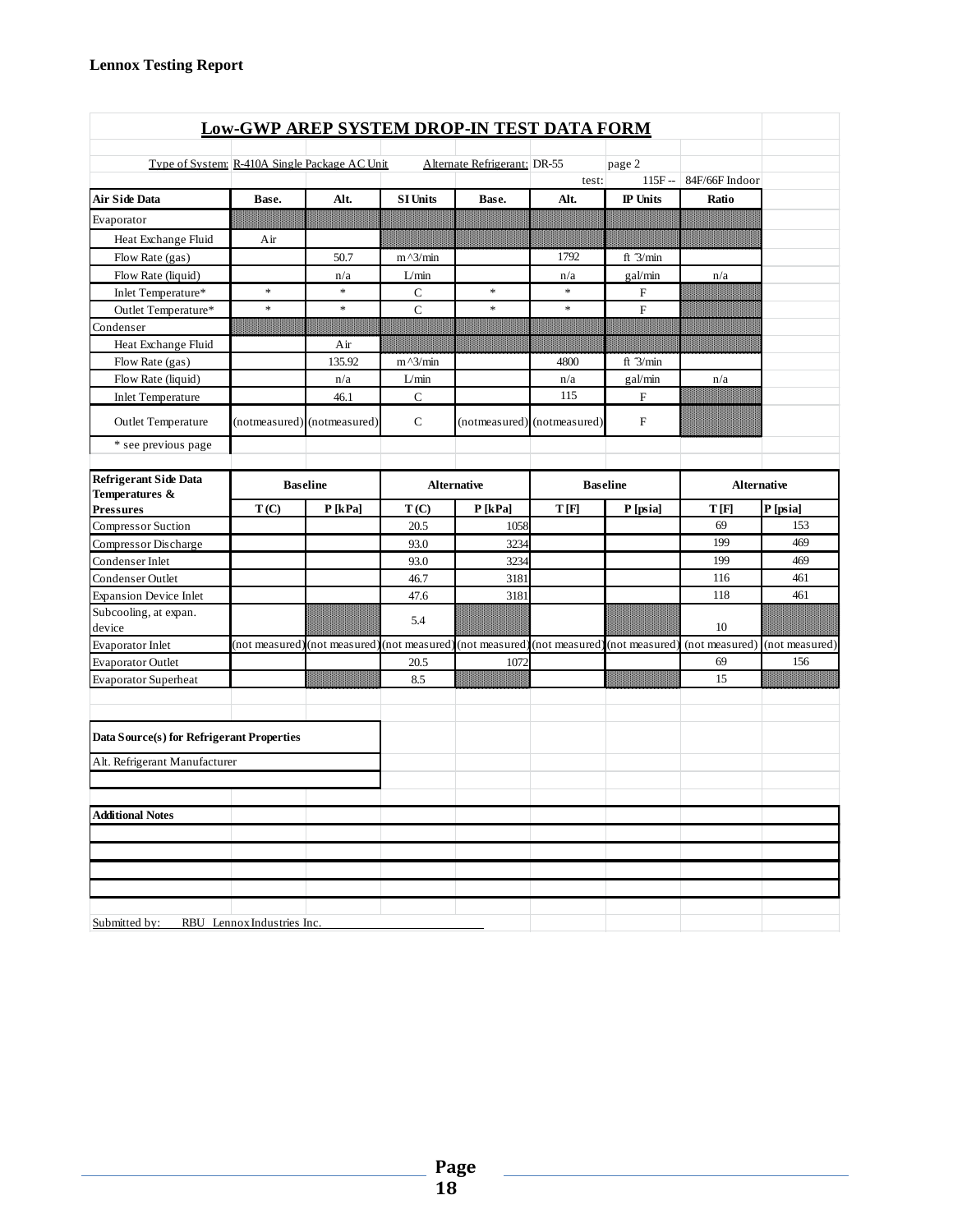# **Lennox Testing Report**

| Low-GWP AREP SYSTEM DROP-IN TEST DATA FORM   |                          |    |          |                                      | Test:                                | "126F" | 84F / 66F Indoor |                        |                   |
|----------------------------------------------|--------------------------|----|----------|--------------------------------------|--------------------------------------|--------|------------------|------------------------|-------------------|
|                                              |                          |    |          |                                      | Alt. Refrig.:                        | DR-55  |                  |                        |                   |
| Manufacturer:                                | Lennox Industries Inc.   |    |          |                                      | Manufacturer's Notation: LGH060H4ESP |        |                  |                        |                   |
|                                              |                          |    |          |                                      |                                      |        |                  |                        |                   |
| <b>Basic Information</b>                     |                          |    |          |                                      |                                      |        |                  |                        |                   |
| Alternative Refrigerant (If not proprietary, |                          |    |          |                                      |                                      |        |                  |                        |                   |
| composition as Charged, % wt)                |                          |    | DR-55    |                                      |                                      |        |                  |                        |                   |
| Alternative Lubricant Type and ISO Viscosity |                          |    | 3MAF-POE |                                      |                                      |        |                  |                        |                   |
| Baseline Refrigerant and Lubricant           |                          |    | N/A      |                                      |                                      |        |                  |                        |                   |
|                                              | Make and Model of System |    |          | Lennox, LGH060H4ESP                  |                                      |        |                  |                        |                   |
| Nominal Capacity and Type of System          |                          |    |          | 5 Ton, Rooftop Air Conditioning Unit |                                      |        |                  |                        |                   |
|                                              |                          |    |          |                                      |                                      |        |                  |                        |                   |
| <b>Comparison Data</b>                       |                          |    | Base.    | Alt.                                 | <b>SI Units</b>                      | Base.  | Alt.             | IP Unit                | Ratio             |
| Mode (Heating/Cooling)                       |                          |    | Cooling  |                                      |                                      |        |                  | <u> HOUSE ENDER</u>    |                   |
| Compressor Type                              |                          |    |          | scroll                               |                                      |        |                  | <u> Hillinger i St</u> |                   |
| Compressor Displacement                      |                          |    |          | 0.229                                | $m^2/$ min                           |        |                  | ft ^3min               |                   |
| Nominal Motor Size                           |                          |    |          | 4.5                                  | hp                                   |        |                  |                        |                   |
| Motor Speed                                  |                          |    |          | 3500                                 | rpm                                  |        |                  |                        |                   |
| <b>Expansion Device Type</b>                 |                          |    |          | <b>TXV</b>                           |                                      |        |                  |                        |                   |
| Lubricant Charge                             |                          |    |          | 1.66                                 | liter                                |        | 56               | ounce                  |                   |
| Refrigerant Charge                           |                          |    | 6.27     | kg                                   |                                      | 13.825 | lb               |                        |                   |
| Refrigerant Mass Flow Rate                   |                          |    |          | 323.8                                | kg/hr                                |        | 714.1            | lb/hr                  |                   |
| Composition, at compr. inlet if applicable   |                          |    |          | n/a                                  | $%$ wt                               |        |                  | ,,,,,,,,,,,,,,,,,      | <b>BROGHERING</b> |
|                                              | Indoor                   | db |          | 28.9                                 | $\mathbf C$                          |        | 84.00            | F                      |                   |
| Ambient Temps.                               |                          | wb |          | 18.9                                 | $\mathbf C$                          |        | 65.99            | F                      |                   |
|                                              | Outdoor                  | db |          | 52.2                                 | $\mathsf{C}$                         |        | 125.99           | ${\rm F}$              |                   |
|                                              |                          | wb |          | n/a                                  | $\mathsf{C}$                         |        | n/a              | F                      |                   |
| <b>Total Capacity</b>                        |                          |    |          | 13705                                | W                                    |        | 46777            | Btu/hr                 |                   |
| Sensible Capacity                            |                          |    |          | 13415                                | W                                    |        | 45784            | Btu/hr                 |                   |
| Total System Power Input                     |                          |    |          | 6359                                 | W                                    |        | 6359             | W                      |                   |
| Compressor Power Input                       |                          |    |          | 5536                                 | W                                    |        | 5536             | W                      |                   |
| Energy Efficiency Ratio (EER)                |                          |    |          | n/a                                  | W/W                                  |        | 7.36             | Btuh/W                 |                   |
| Coeff. Of Performance (COP)                  |                          |    |          | 2.16                                 |                                      |        |                  |                        | n/a               |
|                                              |                          |    |          |                                      |                                      |        |                  |                        |                   |
| <b>Other System Changes</b>                  |                          |    |          |                                      |                                      |        |                  |                        |                   |
|                                              |                          |    |          |                                      |                                      |        |                  |                        |                   |
|                                              |                          |    |          |                                      |                                      |        |                  |                        |                   |
|                                              |                          |    |          |                                      |                                      |        |                  |                        |                   |
|                                              |                          |    |          |                                      |                                      | Base.  | Alt.             | Ratio                  |                   |
| System Data*<br>Degradation Coefficient - Cd |                          |    |          |                                      |                                      |        |                  |                        |                   |
| Seasonal Energy Efficiency Ratio - SEER      |                          |    |          |                                      |                                      |        |                  |                        |                   |
| Heating Seasonal Performance Factor - HSPF   |                          |    |          |                                      |                                      |        |                  |                        |                   |
| * Only Steady-State Cooling Tests Conducted  |                          |    |          |                                      |                                      |        |                  |                        |                   |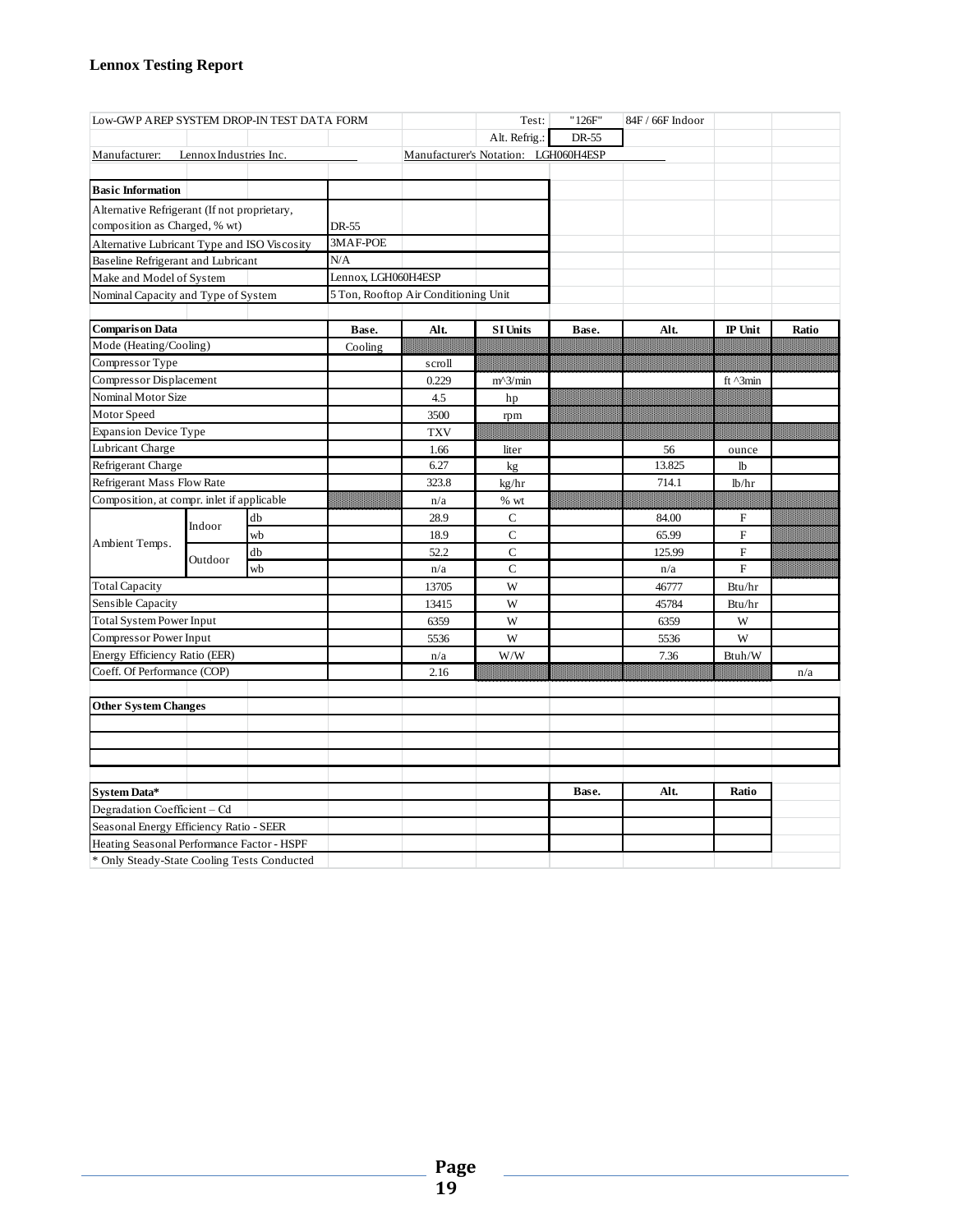| <b>Low-GWP AREP SYSTEM DROP-IN TEST DATA FORM</b>                          |                                               |                             |                    |                              |                             |                    |                    |                |
|----------------------------------------------------------------------------|-----------------------------------------------|-----------------------------|--------------------|------------------------------|-----------------------------|--------------------|--------------------|----------------|
|                                                                            |                                               |                             |                    |                              |                             |                    |                    |                |
|                                                                            | Type of System: R-410A Single Package AC Unit |                             |                    | Alternate Refrigerant: DR-55 |                             | page 2<br>$126F -$ | 84F/66F Indoor     |                |
| <b>Air Side Data</b>                                                       | Base.                                         | Alt.                        | <b>SI Units</b>    | Base.                        | test:<br>Alt.               | <b>IP</b> Units    | Ratio              |                |
| Evaporator                                                                 |                                               |                             |                    |                              |                             |                    |                    |                |
| Heat Exchange Fluid                                                        | Air                                           |                             |                    |                              |                             |                    |                    |                |
| Flow Rate (gas)                                                            |                                               | 50.6                        | $m^2/$ min         |                              | 1788                        | ft $3/min$         |                    |                |
| Flow Rate (liquid)                                                         |                                               | n/a                         | L/min              |                              | n/a                         | gal/min            | n/a                |                |
| Inlet Temperature*                                                         | $\ast$                                        | $\ast$                      | $\mathbf C$        | $\ast$                       | $\ast$                      | F                  |                    |                |
| Outlet Temperature*                                                        | $\ast$                                        | $\ast$                      | $\mathbf C$        | $\ast$                       | $\ast$                      | $\mathbf{F}$       |                    |                |
| Condenser                                                                  |                                               |                             |                    |                              |                             |                    |                    |                |
| Heat Exchange Fluid                                                        |                                               | Air                         |                    |                              |                             |                    |                    |                |
| Flow Rate (gas)                                                            |                                               | 135.92                      | $m^2/$ min         |                              | 4800                        | ft 3/min           |                    |                |
| Flow Rate (liquid)                                                         |                                               | n/a                         | L/min              |                              | n/a                         | gal/min            | n/a                |                |
| <b>Inlet Temperature</b>                                                   |                                               | 52.2                        | $\mathbf C$        |                              | 126                         | $_{\rm F}$         |                    |                |
| <b>Outlet Temperature</b>                                                  |                                               | (notmeasured) (notmeasured) | $\mathsf{C}$       |                              | (notmeasured) (notmeasured) | F                  |                    |                |
| * see previous page                                                        |                                               |                             |                    |                              |                             |                    |                    |                |
| <b>Refrigerant Side Data</b><br>Temperatures &                             | <b>Baseline</b>                               |                             | <b>Alternative</b> |                              | <b>Baseline</b>             |                    | <b>Alternative</b> |                |
| <b>Pressures</b>                                                           | T(C)                                          | $P$ [kPa]                   | T(C)               | $P$ [kPa]                    | <b>T</b> [F]                | P [psia]           | T[F]               | P [psia]       |
| Compressor Suction                                                         |                                               |                             | 21.8               | 1097                         |                             |                    | 71                 | 159            |
| Compressor Discharge                                                       |                                               |                             | 102.6              | 3648                         |                             |                    | 217                | 529            |
| Condenser Inlet                                                            |                                               |                             | 102.6              | 3648                         |                             |                    | 217                | 529            |
| Condenser Outlet                                                           |                                               |                             | 53.9               | 3594                         |                             |                    | 129                | 521            |
| <b>Expansion Device Inlet</b>                                              |                                               |                             | 54.2               | 3594                         |                             |                    | 130                | 521            |
| Subcooling, at expan.<br>device                                            |                                               |                             | 4.3                |                              |                             |                    | 8                  |                |
| <b>Evaporator Inlet</b>                                                    | (not measured                                 | (not measured               | (not measured      | (not measured)               | (not measured               | (not measured)     | (not measured)     | (not measured) |
| <b>Evaporator Outlet</b>                                                   |                                               |                             | 21.4               | 1113                         |                             |                    | 71                 | 161            |
| <b>Evaporator Superheat</b>                                                |                                               |                             | 8.2                |                              |                             |                    | 15                 |                |
| Data Source(s) for Refrigerant Properties<br>Alt. Refrigerant Manufacturer |                                               |                             |                    |                              |                             |                    |                    |                |
|                                                                            |                                               |                             |                    |                              |                             |                    |                    |                |
| <b>Additional Notes</b>                                                    |                                               |                             |                    |                              |                             |                    |                    |                |
|                                                                            |                                               |                             |                    |                              |                             |                    |                    |                |
|                                                                            |                                               |                             |                    |                              |                             |                    |                    |                |
|                                                                            |                                               |                             |                    |                              |                             |                    |                    |                |
|                                                                            |                                               |                             |                    |                              |                             |                    |                    |                |
| Submitted by: RBU Lennox Industries Inc.                                   |                                               |                             |                    |                              |                             |                    |                    |                |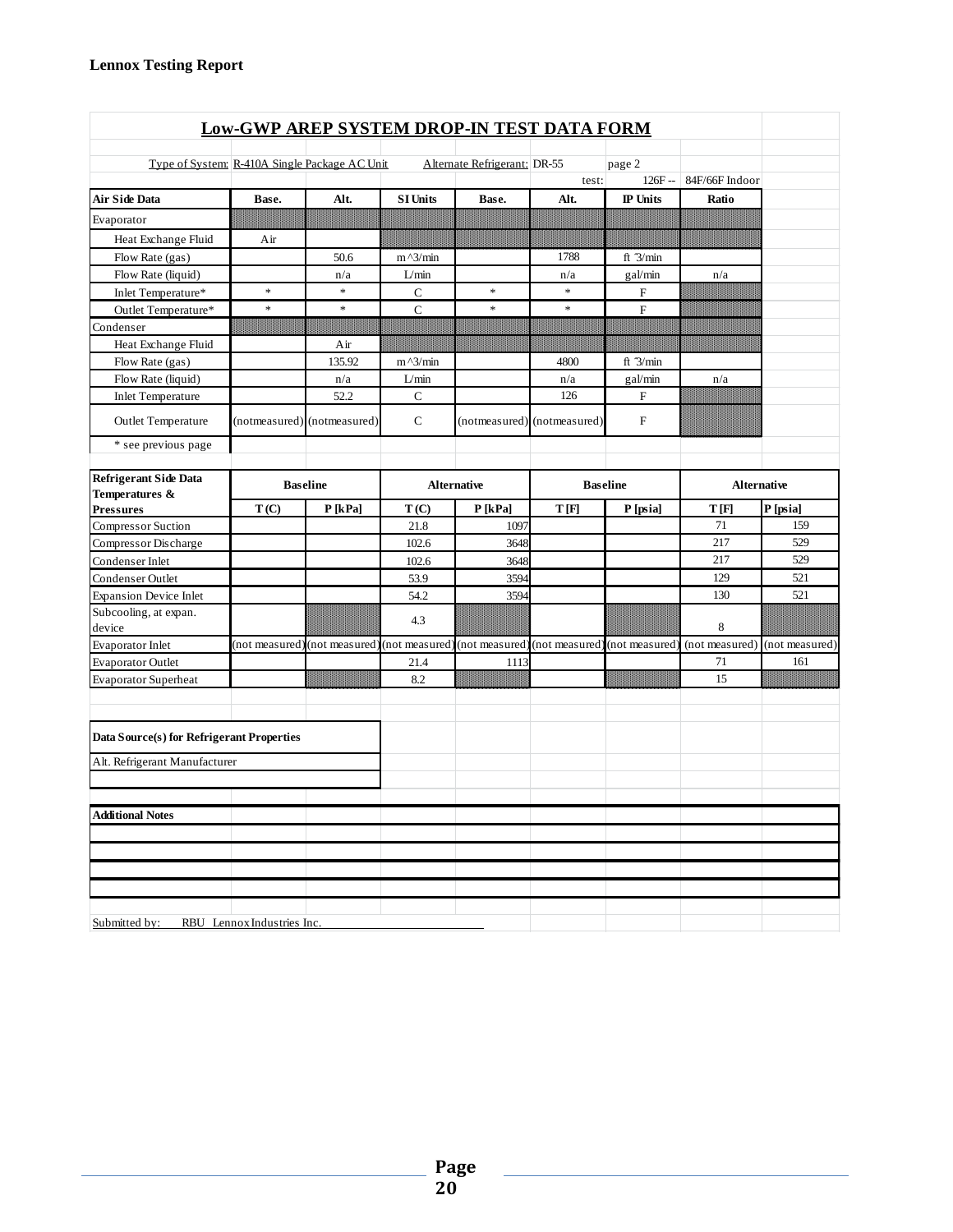# **Lennox Testing Report**

| Low-GWP AREP SYSTEM DROP-IN TEST DATA FORM   |         |                     |                                      |                                      | Test:               | "131F"                     | 84F / 66F Indoor |                           |                     |
|----------------------------------------------|---------|---------------------|--------------------------------------|--------------------------------------|---------------------|----------------------------|------------------|---------------------------|---------------------|
|                                              |         |                     |                                      | Alt. Refrig.:                        | DR-55               |                            |                  |                           |                     |
| Lennox Industries Inc.<br>Manufacturer:      |         |                     |                                      | Manufacturer's Notation: LGH060H4ESP |                     |                            |                  |                           |                     |
|                                              |         |                     |                                      |                                      |                     |                            |                  |                           |                     |
| <b>Basic Information</b>                     |         |                     |                                      |                                      |                     |                            |                  |                           |                     |
| Alternative Refrigerant (If not proprietary, |         |                     |                                      |                                      |                     |                            |                  |                           |                     |
| composition as Charged, % wt)                |         |                     | DR-55                                |                                      |                     |                            |                  |                           |                     |
| Alternative Lubricant Type and ISO Viscosity |         |                     | 3MAF-POE                             |                                      |                     |                            |                  |                           |                     |
| Baseline Refrigerant and Lubricant           |         |                     | N/A                                  |                                      |                     |                            |                  |                           |                     |
| Make and Model of System                     |         | Lennox, LGH060H4ESP |                                      |                                      |                     |                            |                  |                           |                     |
| Nominal Capacity and Type of System          |         |                     | 5 Ton, Rooftop Air Conditioning Unit |                                      |                     |                            |                  |                           |                     |
|                                              |         |                     |                                      |                                      |                     |                            |                  |                           |                     |
| <b>Comparison Data</b>                       |         |                     | Base.                                | Alt.                                 | <b>SI Units</b>     | Base.                      | Alt.             | IP Unit                   | Ratio               |
| Mode (Heating/Cooling)                       |         |                     | Cooling                              |                                      |                     | <u> HOUSE ENDER</u>        |                  | <b>------------------</b> | <b>BERBERBERBER</b> |
| Compressor Type                              |         |                     |                                      | scroll                               |                     |                            |                  |                           | mmmmm               |
| Compressor Displacement                      |         |                     |                                      | 0.229                                | $m^2/$ min          |                            |                  | ft ^3min                  |                     |
| Nominal Motor Size                           |         |                     |                                      | 4.5                                  | hp                  |                            |                  |                           |                     |
| Motor Speed                                  |         |                     |                                      | 3500                                 | rpm                 |                            |                  |                           |                     |
| <b>Expansion Device Type</b>                 |         |                     | <b>TXV</b>                           |                                      |                     |                            |                  |                           |                     |
| Lubricant Charge                             |         |                     |                                      | 1.66                                 | liter               |                            | 56               | ounce                     |                     |
| Refrigerant Charge                           |         |                     |                                      | 6.27                                 | kg                  |                            | 13.825           | lb                        |                     |
| Refrigerant Mass Flow Rate                   |         |                     |                                      | 321.8                                | kg/hr               |                            | 709.6            | lb/hr                     |                     |
| Composition, at compr. inlet if applicable   |         |                     | a a bhanach                          | n/a                                  | $%$ wt              |                            |                  |                           | 88888888888         |
|                                              | Indoor  | db                  |                                      | 28.9                                 | C                   |                            | 83.99            | F                         |                     |
| Ambient Temps.                               |         | wb                  |                                      | 18.9                                 | $\mathsf{C}$        |                            | 66.00            | F                         |                     |
|                                              | Outdoor | db                  |                                      | 55.1                                 | $\mathbf C$         |                            | 131.23           | F                         |                     |
|                                              |         | wb                  |                                      | n/a                                  | $\mathsf{C}$        |                            | n/a              | F                         |                     |
| <b>Total Capacity</b>                        |         |                     | 13021                                | W                                    |                     | 44439                      | Btu/hr           |                           |                     |
| Sensible Capacity                            |         |                     | 12983                                | W                                    |                     | 44311                      | Btu/hr           |                           |                     |
| <b>Total System Power Input</b>              |         |                     |                                      | 6722                                 | W                   |                            | 6722             | W                         |                     |
| Compressor Power Input                       |         |                     | 5913                                 | W                                    |                     | 5913                       | W                |                           |                     |
| Energy Efficiency Ratio (EER)                |         |                     | n/a                                  | W/W                                  |                     | 6.61                       | Btuh/W           |                           |                     |
| Coeff. Of Performance (COP)                  |         |                     | 1.94                                 |                                      | <u> SHENHOLDHEN</u> | <u> Hilliger i Station</u> |                  | n/a                       |                     |
|                                              |         |                     |                                      |                                      |                     |                            |                  |                           |                     |
| <b>Other System Changes</b>                  |         |                     |                                      |                                      |                     |                            |                  |                           |                     |
|                                              |         |                     |                                      |                                      |                     |                            |                  |                           |                     |
|                                              |         |                     |                                      |                                      |                     |                            |                  |                           |                     |
|                                              |         |                     |                                      |                                      |                     |                            |                  |                           |                     |
| System Data*                                 |         |                     |                                      |                                      |                     | Base.                      | Alt.             | Ratio                     |                     |
| Degradation Coefficient - Cd                 |         |                     |                                      |                                      |                     |                            |                  |                           |                     |
| Seasonal Energy Efficiency Ratio - SEER      |         |                     |                                      |                                      |                     |                            |                  |                           |                     |
| Heating Seasonal Performance Factor - HSPF   |         |                     |                                      |                                      |                     |                            |                  |                           |                     |
| * Only Steady-State Cooling Tests Conducted  |         |                     |                                      |                                      |                     |                            |                  |                           |                     |